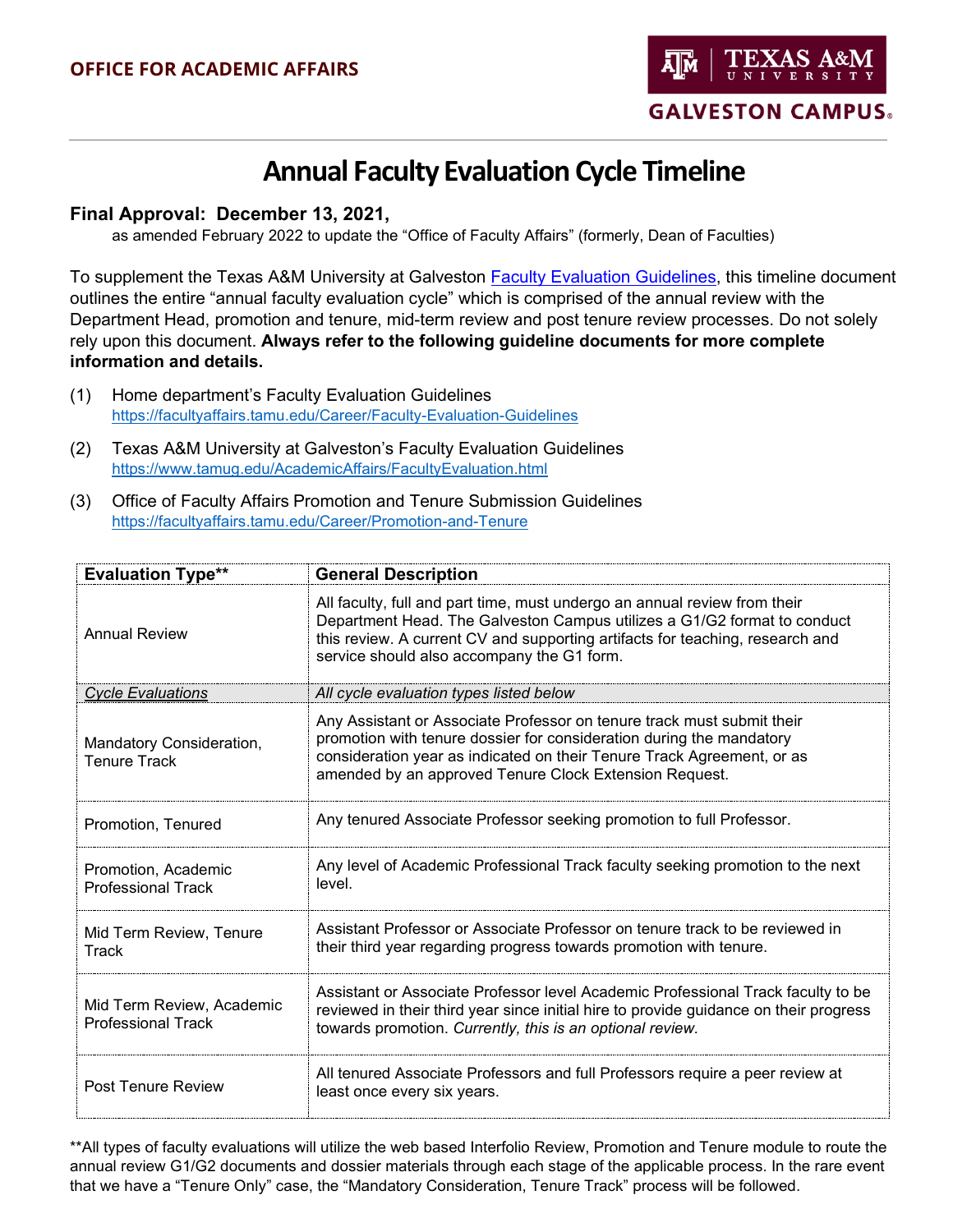

# **Faculty Cycle Evaluations Workflow**

**SPRING FALL Deadline: February 1st Deadline: April 1st Deadline: April 15th Deadline: May 31st Deadline: September 15th Deadline: September 30th Deadline: October 31st Deadline: November 30th STEP 1: Faculty** submit G1 to Dept Head **STEP 2:** Dept Head has met with faculty for annual review **STEP 3:** Dossier due for Cycle Evaluations\* **STEP 4:** External reviewers solicited, if applicable **STEP 5**: Dept Review Committee submits reports **STEP 6**: Dept Head submits recommendation **Color Legend** Faculty Member Department Head Dept Review Committee College Review Committee Chief Academic Officer **\*Cycle Evaluations** • Mandatory Consideration, Tenure Track • Promotion, Tenured • Promotion, Academic Professional Track • Mid Term Review, Tenure Track • Mid Term Review, Academic Professional Track • Post Tenure Review **STEP 7**: College Review Committee submits report **STEP 8**: CAO submits recommendation *Note: When a deadline falls outside of normal Monday-Friday 8am-5pm business hours (ie: weekends and holidays), faculty members, department heads and/or review committees may submit by the first business day following the published deadline.*

December 2021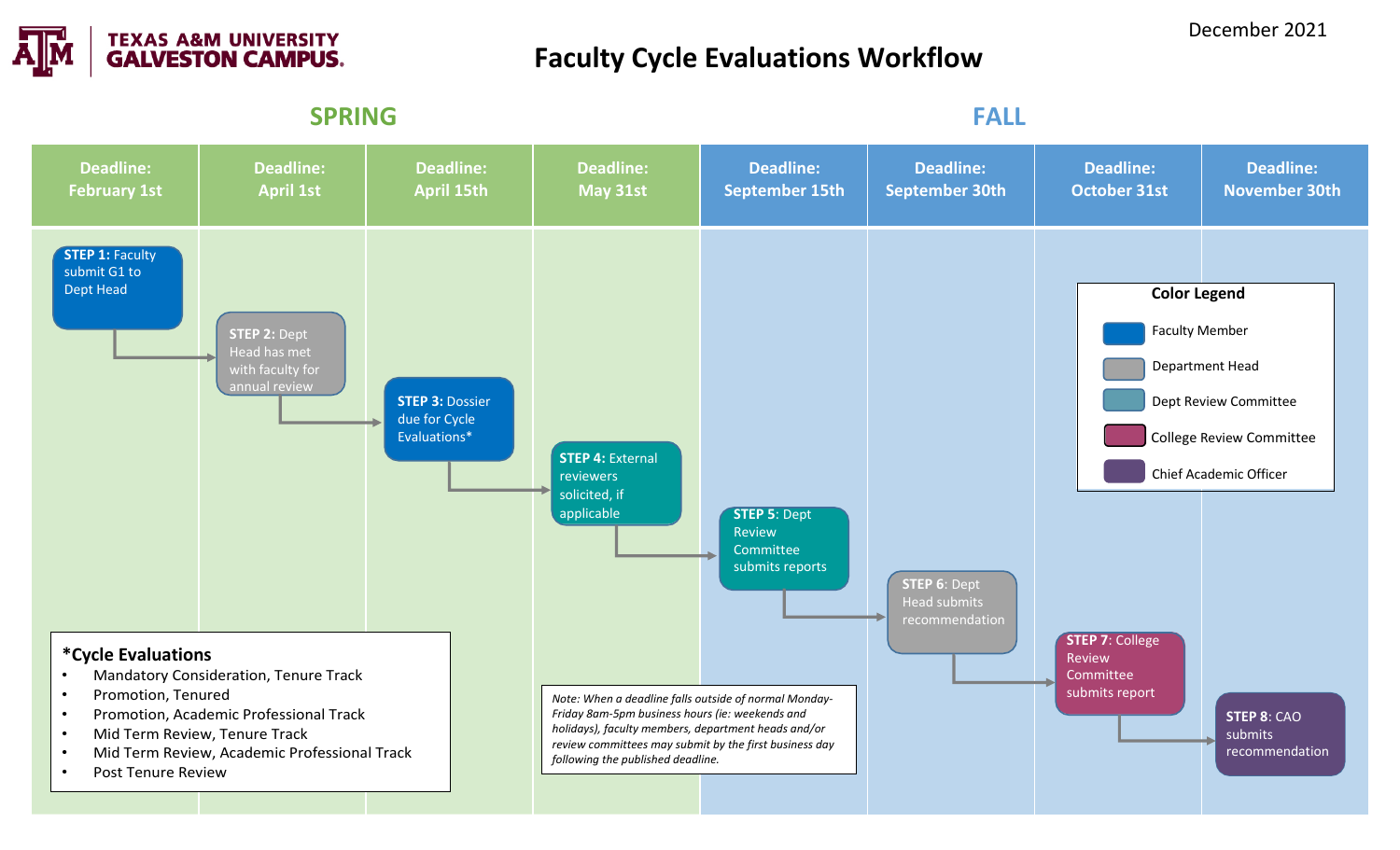*Note: When a deadline falls outside of normal Monday-Friday 8am-5pm business hours (ie: weekends and holidays), faculty members, department heads and/or review committees may submit by the first business day following the published deadline.* 

| <b>Timeline / Deadline</b>                                                         | <b>Action</b>                                                                                                                                                                                                                                                                                                                                                                                                                                                                                                                                                                                                                                                            |
|------------------------------------------------------------------------------------|--------------------------------------------------------------------------------------------------------------------------------------------------------------------------------------------------------------------------------------------------------------------------------------------------------------------------------------------------------------------------------------------------------------------------------------------------------------------------------------------------------------------------------------------------------------------------------------------------------------------------------------------------------------------------|
| <b>December</b><br>(of the calendar year to be<br>evaluated for annual<br>reviews) | Current generic G1 document format available to faculty starting the annual review<br>process. For the current generic G1 document, visit<br>https://www.tamug.edu/AcademicAffairs/FacultyEvaluation.html.                                                                                                                                                                                                                                                                                                                                                                                                                                                               |
|                                                                                    | For departments that have their own customized G1 document, do not use the generic<br>version. Faculty should check with their department head if they do not have the latest<br>departmental required version.                                                                                                                                                                                                                                                                                                                                                                                                                                                          |
|                                                                                    | Individual faculty "Candidate" cases for the annual review will be created in Interfolio.                                                                                                                                                                                                                                                                                                                                                                                                                                                                                                                                                                                |
|                                                                                    | If changed from the previous cycle, Department Heads to notify Chief Academic Officer's<br>(CAO) office of supporting materials and documentation relating to teaching<br>effectiveness; research, scholarly or creative activities effectiveness; and evaluation of<br>service that faculty are expected to submit as part of the promotion and tenure, mid-term<br>review and post tenure review processes. This is important so Interfolio can be<br>customized accordingly before the cycle begins in March/April. This information should<br>already be available to all faculty within the departmental faculty evaluation guidelines.                             |
| January                                                                            | CAO office to host a Department Head retreat relating to the annual evaluation cycle and<br>other Academic Affairs priorities.                                                                                                                                                                                                                                                                                                                                                                                                                                                                                                                                           |
|                                                                                    | Faculty may also choose to review promotion and tenure workshop materials from the<br>Office of Faculty Affairs (or attend a workshop, when offered later in the spring), to help<br>prepare for their annual evaluation discussion with the Department Head relating to their<br>promotion efforts.                                                                                                                                                                                                                                                                                                                                                                     |
|                                                                                    | Faculty need to ensure that they can access Interfolio. Report any issues to your<br>Department Head immediately. https://dof.tamu.edu/dof/media/DOF-<br>Media/Documents/DOF%20Guidelines/Interfolio-Login-Guidelines.pdf                                                                                                                                                                                                                                                                                                                                                                                                                                                |
| <b>February 1st</b>                                                                | Faculty deadline to submit the G1 document to the Department Head in Interfolio<br>outlining faculty member achievements and accomplishments for the previous calendar<br>year. A current CV is also required.                                                                                                                                                                                                                                                                                                                                                                                                                                                           |
| February                                                                           | CAO office to host at least 2 open question and answer sessions for faculty; one targeting<br>Tenure Track and Tenured faculty and one targeting Academic Professional Track<br>faculty.                                                                                                                                                                                                                                                                                                                                                                                                                                                                                 |
| <b>February - March</b>                                                            | During this time frame, Department Head meets with faculty member regarding the G1<br>annual review and provides a G2 annual review document to the faculty member that<br>contains the Department Head's assessment and feedback, of the progress towards<br>promotion and/or tenure or post tenure productivity. G2 is signed by both Department<br>Head and faculty member to acknowledge the meeting occurred.<br>During the annual review meeting, the Department Head advises the faculty member of<br>the process and expectations for seeking promotion or that the faculty member is due for<br>mandatory consideration, mid-term review or post tenure review. |
|                                                                                    | Faculty going up for a cycle evaluation (promotion and/or tenure, mid-term, or post tenure<br>review) should be compiling their dossier materials.                                                                                                                                                                                                                                                                                                                                                                                                                                                                                                                       |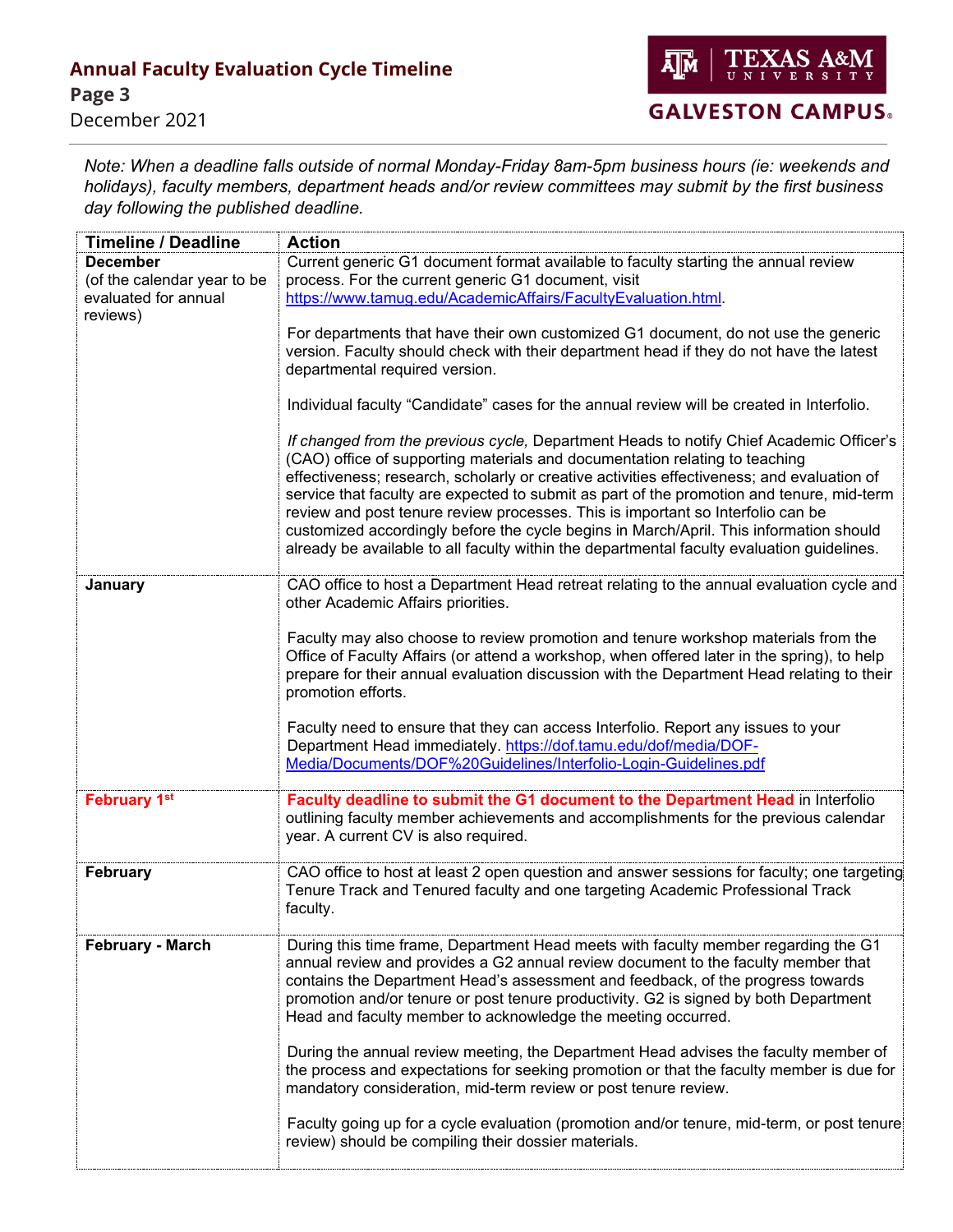**Page 4** 

December 2021



# **GALVESTON CAMPUS.**

| <b>Timeline / Deadline</b> | <b>Action</b>                                                                                                                                                                                                                                                                                                                                                                                                                                                                                                                                                                                            |
|----------------------------|----------------------------------------------------------------------------------------------------------------------------------------------------------------------------------------------------------------------------------------------------------------------------------------------------------------------------------------------------------------------------------------------------------------------------------------------------------------------------------------------------------------------------------------------------------------------------------------------------------|
| <b>March</b>               | The Office of Faculty Affairs publishes the annual Promotion and Tenure cycle guidelines<br>and deadlines no later than April 1 <sup>st</sup> each year. The Interfolio templates are also set up by<br>the Office of Faculty Affairs for college/department use. Cases cannot be created for<br>individual faculty members until the Office of Faculty Affairs releases the cycle's Interfolio<br>case templates.<br>The Office of Faculty Affairs also typically hosts a mandatory meeting for the CAO,<br>College Review Committee chair, Department Heads and Department Review Committee<br>chairs. |
| April 1st                  | Department Head deadline to submit all G2 faculty annual reviews in Interfolio to the<br>Department Administrator step. This closes the faculty annual review cycle; all faculty<br>have been evaluated for the previous calendar year.                                                                                                                                                                                                                                                                                                                                                                  |
|                            | Extensions up to May 31 <sup>st</sup> may be granted by the CAO upon written request by a<br>Department Head, if the faculty member(s) involved is not undergoing a cycle evaluation<br>(promotion and/or tenure, mid-term, or post tenure review). Refer to Addendum I for<br>further details to close out the annual evaluation cycle.                                                                                                                                                                                                                                                                 |
| <b>April</b>               | Department Heads will notify the CAO office of the faculty who will be submitting dossiers<br>for a cycle evaluation type.                                                                                                                                                                                                                                                                                                                                                                                                                                                                               |
|                            | Department Heads will establish their Department Review Committee and advise the<br>CAO office of the membership so the College Administrator can build the appropriate<br>committee membership structure in Interfolio accordingly.                                                                                                                                                                                                                                                                                                                                                                     |
|                            | The CAO will finalize the membership of the College Review Committee and the College<br>Administrator will build the appropriate committee membership structure in Interfolio<br>accordingly.                                                                                                                                                                                                                                                                                                                                                                                                            |
|                            | Individual faculty "Candidate" cases will be created in Interfolio by the College<br>Administrator to house and route the dossiers. Faculty member will receive an auto-<br>generated email that their case is ready for use.                                                                                                                                                                                                                                                                                                                                                                            |
|                            | Workshop for all Department Review Committee chairs will be hosted by the CAO office<br>as soon as practical after the mandatory meeting hosted by the Office of Faculty Affairs in<br>March.                                                                                                                                                                                                                                                                                                                                                                                                            |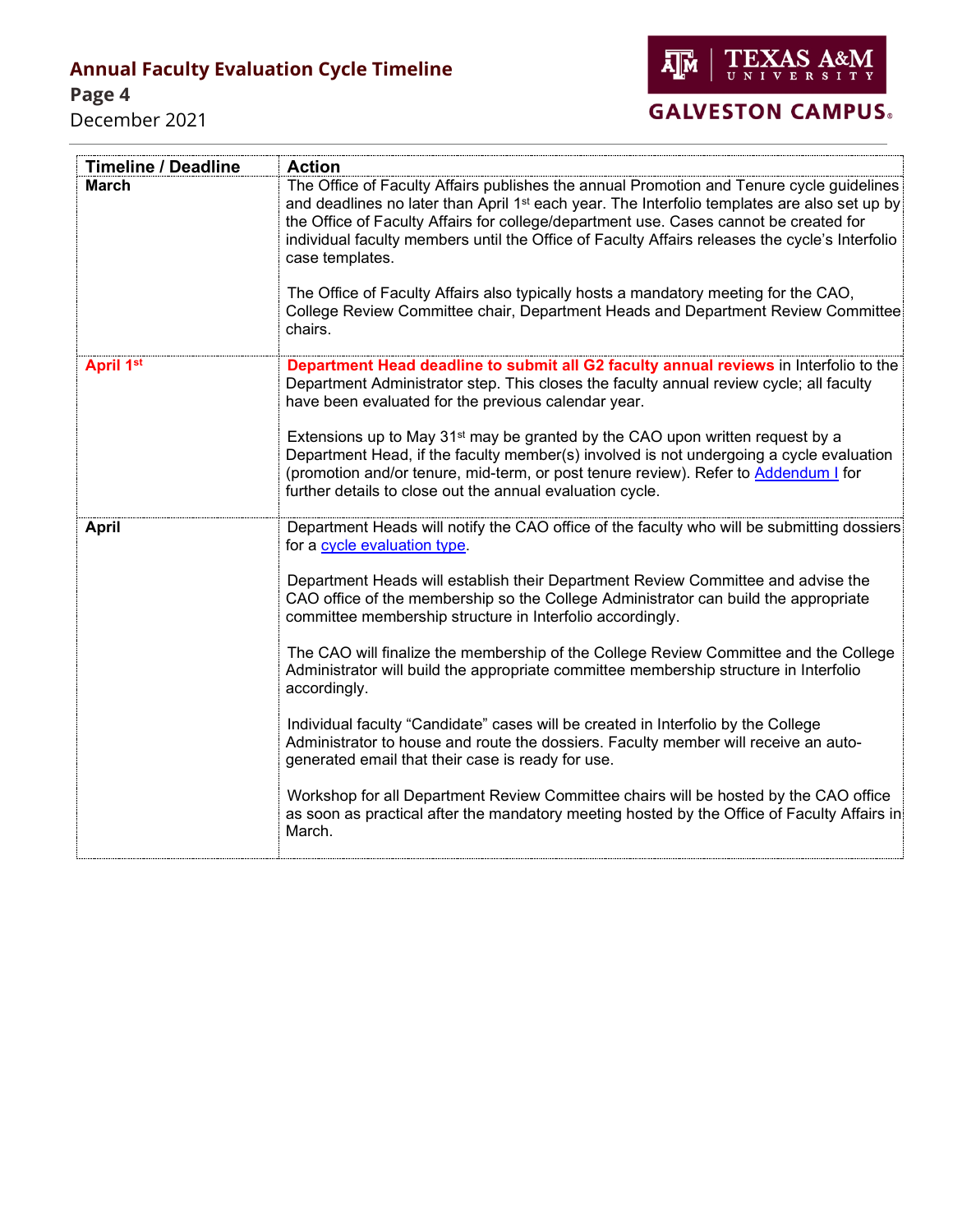**Page 5** 

December 2021



| <b>Timeline / Deadline</b>        | <b>Action</b>                                                                                                                                                                                                                                                                                                                  |
|-----------------------------------|--------------------------------------------------------------------------------------------------------------------------------------------------------------------------------------------------------------------------------------------------------------------------------------------------------------------------------|
| April 15th                        | Candidate Deadline for dossier submission to the Department Administrator in                                                                                                                                                                                                                                                   |
|                                   | Interfolio for all cycle evaluation types.                                                                                                                                                                                                                                                                                     |
|                                   | Click the applicable type of evaluation below to navigate to the Candidate document requirements.                                                                                                                                                                                                                              |
|                                   | <b>Mandatory Consideration, Tenure Track</b>                                                                                                                                                                                                                                                                                   |
|                                   | <b>Tenured, Promotion</b>                                                                                                                                                                                                                                                                                                      |
|                                   | Promotion, Academic Professional Track                                                                                                                                                                                                                                                                                         |
|                                   | Mid-Term Review, Tenure Track                                                                                                                                                                                                                                                                                                  |
|                                   | Mid-Term Review, Academic Professional Track                                                                                                                                                                                                                                                                                   |
|                                   | <b>Post Tenure Review</b>                                                                                                                                                                                                                                                                                                      |
|                                   | Assuming all dossier contents are in good order as required by governing quidelines, the<br>Department Administrator will forward the case to the Department Review Committee<br>step in Interfolio.                                                                                                                           |
|                                   | If the dossier contents are not in good order, the Department Administrator will unlock the<br>applicable Candidate sections in Interfolio, then work with the Department Head to have<br>the Candidate correct their documents and resubmit promptly so the case can move<br>forward to the Department Review Committee step. |
| April - May                       | Once a Candidate case has progressed to the Department Review Committee step in<br>Interfolio, the committee's review, analysis, and evaluation of the case begins.                                                                                                                                                            |
|                                   | The Department Review Committee will also begin the External Reviewers process for<br>"Mandatory Consideration, Tenure Track" and "Promotion, Tenured" cases.                                                                                                                                                                  |
|                                   | The CAO must approve all external reviewers prior to request letters being sent.                                                                                                                                                                                                                                               |
|                                   | Send the External Reviewers Chart (https://facultyaffairs.tamu.edu/Faculty-Affairs/Forms-                                                                                                                                                                                                                                      |
|                                   | Templates) and attach the short biography of each reviewer. For any external reviewers                                                                                                                                                                                                                                         |
|                                   | who are not from peer or aspirational peer universities, a justification in the form of                                                                                                                                                                                                                                        |
|                                   | program ranking and expertise credentials are expected and should be included in the<br>biography of the external reviewer.                                                                                                                                                                                                    |
|                                   |                                                                                                                                                                                                                                                                                                                                |
|                                   | Departments are encouraged to utilize Interfolio's optional feature to solicit the external                                                                                                                                                                                                                                    |
|                                   | reviewers' letters as opposed to manually emailing outside of Interfolio.                                                                                                                                                                                                                                                      |
|                                   | https://dof.tamu.edu/dof/media/DOF-Media/Documents/Interfolio/Interfolio%20RPT/P-T-                                                                                                                                                                                                                                            |
|                                   | Interfolio-How-to-Request-an-External-Evaluation-through-an-RPT-Case.pdf                                                                                                                                                                                                                                                       |
|                                   | The External Reviewers process may require action by the Department Review<br>Committee and/or the Department Head over the summer months to help ensure timely<br>receipt of letters before the fall semester begins.                                                                                                         |
| <b>First Day of the Fall</b>      | Department Review Committees resume review, analysis, and evaluation of all Candidate                                                                                                                                                                                                                                          |
| <b>Semester</b> (mid-late August) | cases for the cycle and writes applicable reports following all governing guidelines.                                                                                                                                                                                                                                          |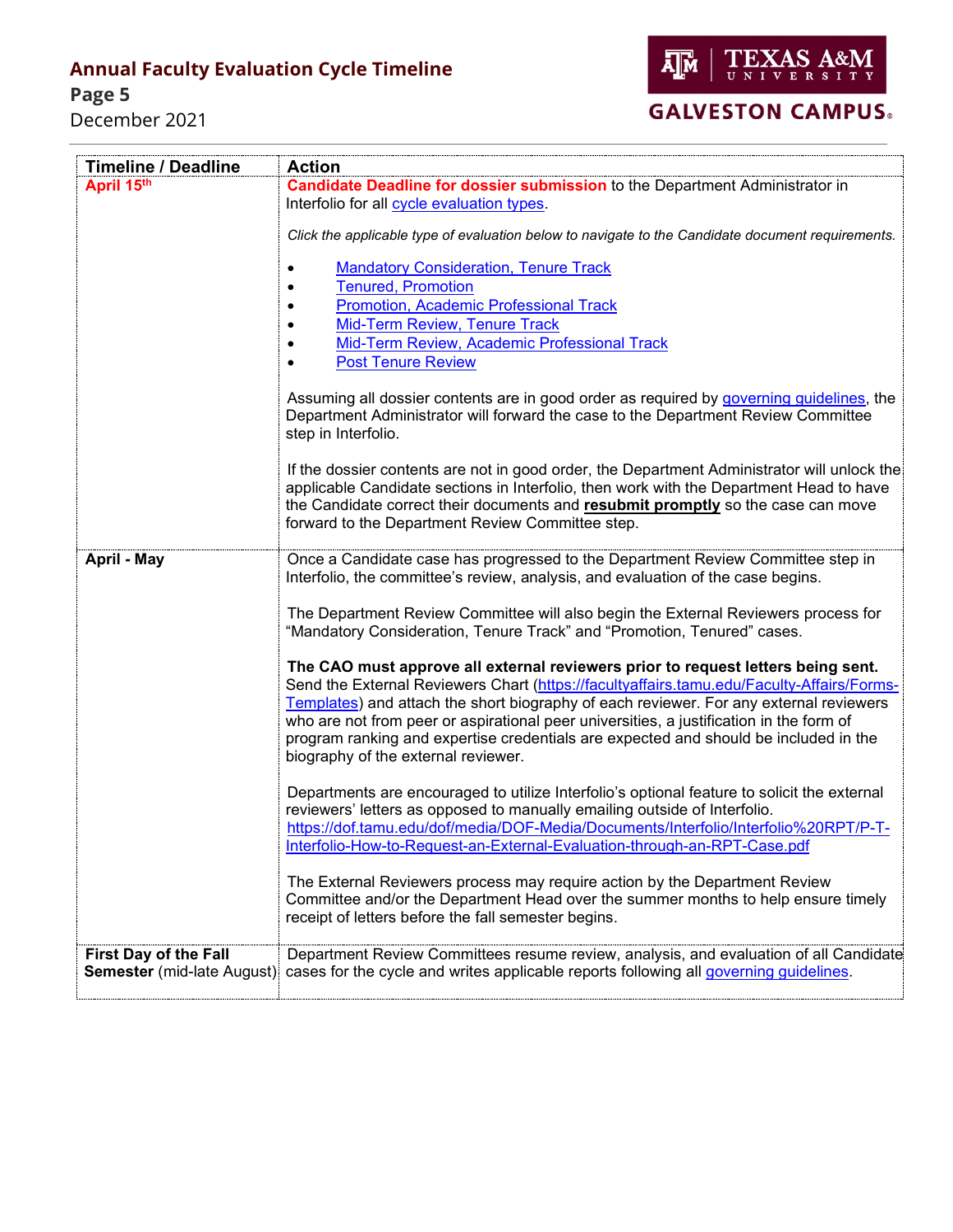**Page 6**

December 2021



# **GALVESTON CAMPUS.**

| <b>Timeline / Deadline</b> | <b>Action</b>                                                                                                                                                                                                 |
|----------------------------|---------------------------------------------------------------------------------------------------------------------------------------------------------------------------------------------------------------|
| September 15th             | Department Review Committee deadline to submit required reports and                                                                                                                                           |
|                            | recommendation for each Candidate's case in Interfolio.                                                                                                                                                       |
|                            |                                                                                                                                                                                                               |
|                            | Teaching Report, including the synthetic analysis of student evaluations,                                                                                                                                     |
|                            | chronologically and in tabular form                                                                                                                                                                           |
|                            | Research, Scholarly and Creative Activities Report*                                                                                                                                                           |
|                            | Service Report                                                                                                                                                                                                |
|                            | Department Review Committee Discussion and Recommendation Report                                                                                                                                              |
|                            |                                                                                                                                                                                                               |
|                            | *Note Academic Professional Track (APT) faculty are only evaluated in two dimensions,<br>so a total of three Department Review Committee reports are required for APT promotion<br>and mid-term review cases. |
| September 30th             | Department Head Recommendation letter due in Interfolio for all cases.                                                                                                                                        |
| October 31 <sup>st</sup>   | College Review Committee Report and Recommendation due in Interfolio for all cases.                                                                                                                           |
| November 30th              | CAO Recommendation Report due in Interfolio for all cases.                                                                                                                                                    |
| <b>December</b>            | All promotion and tenure cases submitted to "Faculty Affairs Staff Review" level in                                                                                                                           |
|                            | Interfolio. Deadline set annually, typically first week of December. Prior to submitting to                                                                                                                   |
|                            | Faculty Affairs, the College Administrator will ensure the dossier coversheet is uploaded                                                                                                                     |
|                            | accordingly with the college level outcomes and voting for each case.                                                                                                                                         |
|                            |                                                                                                                                                                                                               |
|                            | All "Mid-Term, Tenure Track; Mid-Term, Academic Professional Track"; and "Post Tenure                                                                                                                         |
|                            | Review" cases complete and closed in Interfolio.                                                                                                                                                              |
|                            |                                                                                                                                                                                                               |
|                            | Annual Review process starts over with G1 form available to faculty and due to the                                                                                                                            |
|                            | Department Head by February 1 <sup>st</sup> . Refer back to beginning of this timeline for continuance                                                                                                        |
|                            | of the annual evaluation process and the faculty annual evaluation cycle.                                                                                                                                     |
|                            |                                                                                                                                                                                                               |
| <b>December</b>            | CAO sets meeting with faculty member and Department Head for Mid Term, Tenure                                                                                                                                 |
| continued                  | Track cases to discuss progress towards promotion with tenure.                                                                                                                                                |
|                            |                                                                                                                                                                                                               |
|                            | CAO sets meeting with faculty member and Department Head for Mid Term, Academic                                                                                                                               |
|                            | Professional Track cases to discuss progress towards promotion.                                                                                                                                               |
|                            |                                                                                                                                                                                                               |
| January                    | Office of Faculty Affairs meets with CAO to discuss recommendations for all promotion                                                                                                                         |
| (of following year)        | and tenure cases.                                                                                                                                                                                             |
|                            |                                                                                                                                                                                                               |
| January - February         | Provost forwards recommendations to University President on all promotion and tenure                                                                                                                          |
| (of following year)        | cases. University President forwards recommendations for all promotion and tenure                                                                                                                             |
|                            | cases to the Board of Regents.                                                                                                                                                                                |
|                            |                                                                                                                                                                                                               |
| February - March           | All "Mid-Term, Academic Professional Track" faculty case follow-up by the Department                                                                                                                          |
| (of following year)        | Head will occur no later than during the faculty member's annual review meeting.                                                                                                                              |
|                            |                                                                                                                                                                                                               |
| April - May                | Board of Regents reviews recommendations and makes final decisions on tenure cases.                                                                                                                           |
| (of following year)        |                                                                                                                                                                                                               |
|                            |                                                                                                                                                                                                               |
| May 31 <sup>st</sup>       | All post tenure reviews are complete well before the System mandated deadline.                                                                                                                                |
| (of following year)        |                                                                                                                                                                                                               |
| September 1                | Promotion and Tenure effective for successful cases.                                                                                                                                                          |
| (of following year)        |                                                                                                                                                                                                               |
|                            | Six-year peer review clock resets for "Post Tenure Review" cases.                                                                                                                                             |
|                            |                                                                                                                                                                                                               |

### **Related Statutes, Policies, or Requirements**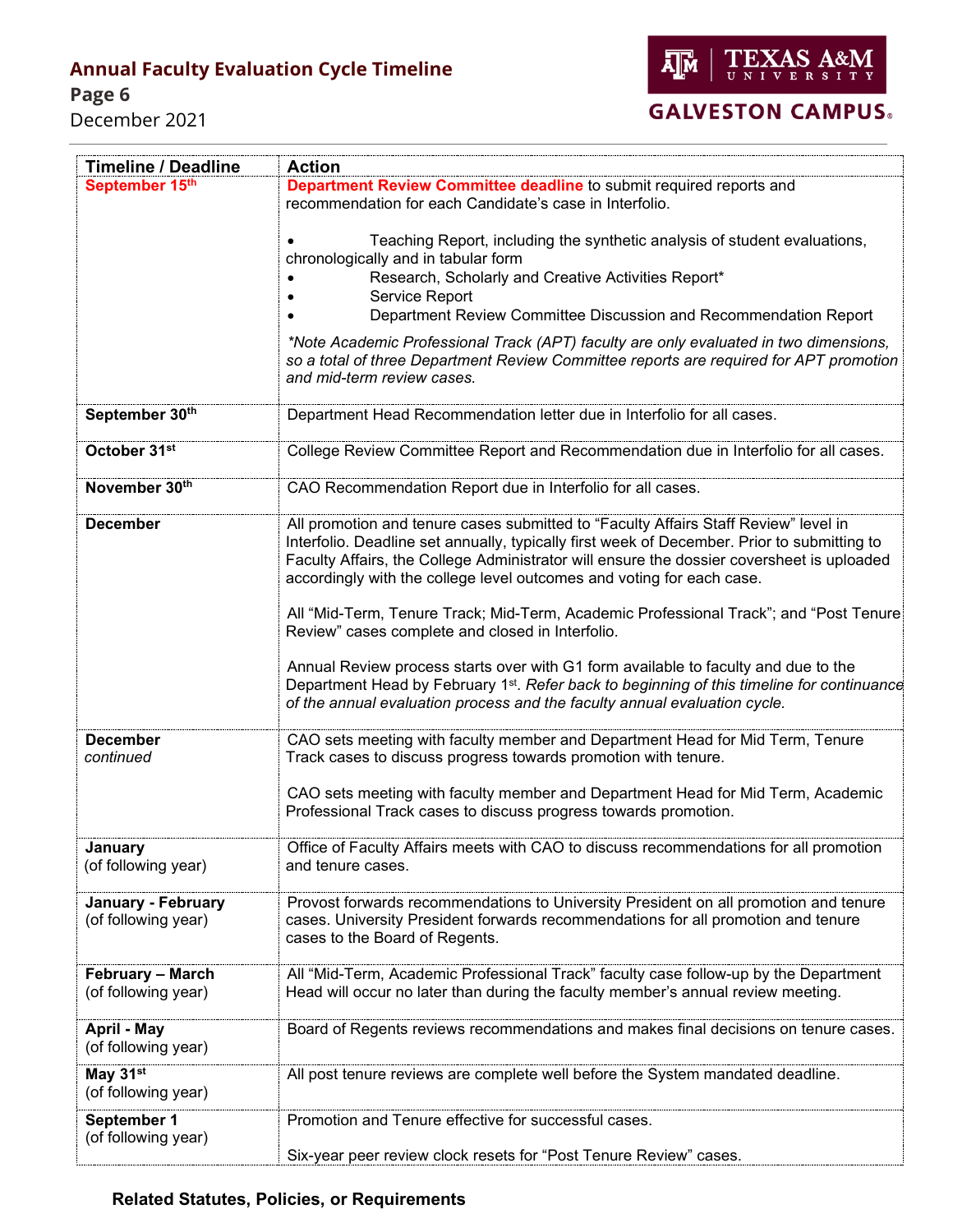

# **GALVESTON CAMPUS.**

[University Rule 12.01.99.M1 University Statement on Academic Freedom, Responsibility, Tenure and Promotion](https://rules-saps.tamu.edu/PDFs/12.01.99.M1.pdf) [Standard Administrative Procedure 12.06.99.M0.01 Post-Tenure Review](https://rules-saps.tamu.edu/PDFs/12.06.99.M0.01.pdf) [University Guidelines for Annual and Mid-Term Review](https://dof.tamu.edu/dof/media/DOF-Media/Documents/Faculty%20Evaluation%20Guidelines/Guidelines-for-Annual-Midterm-Review_1.pdf) [University Promotion and Tenure Submission Guidelines](https://dof.tamu.edu/Career/Faculty-Evaluation-Guidelines)  [Interfolio Review, Promotion and Tenure Guides](https://dof.tamu.edu/Faculty-Affairs/Interfolio)

#### **Addendum Resources**

- A. [Mandatory Consideration, Tenure Track Document Checklist](#page-7-0) [Tenured, Promotion Document Checklist](#page-7-0)
- B. [Promotion, Academic Professional Track Document Checklist](#page-8-0)
- C. [Mid-Term Review, Tenure Track Document Checklist](#page-9-0)
- D. [Mid-Term Review, Academic Professional Track Document Checklist](#page-10-0)
- E. [Post Tenure Review Document Checklist](#page-11-0)
- F. [Department Review Committee Document Checklist](#page-12-0)
- G. [Department Document Checklist](#page-15-0)
- H. [College Document Checklist](#page-16-0)
- I. [Interfolio Annual Evaluation Steps](#page-17-0)
- J. [Interfolio Cycle Evaluation Steps](#page-18-0)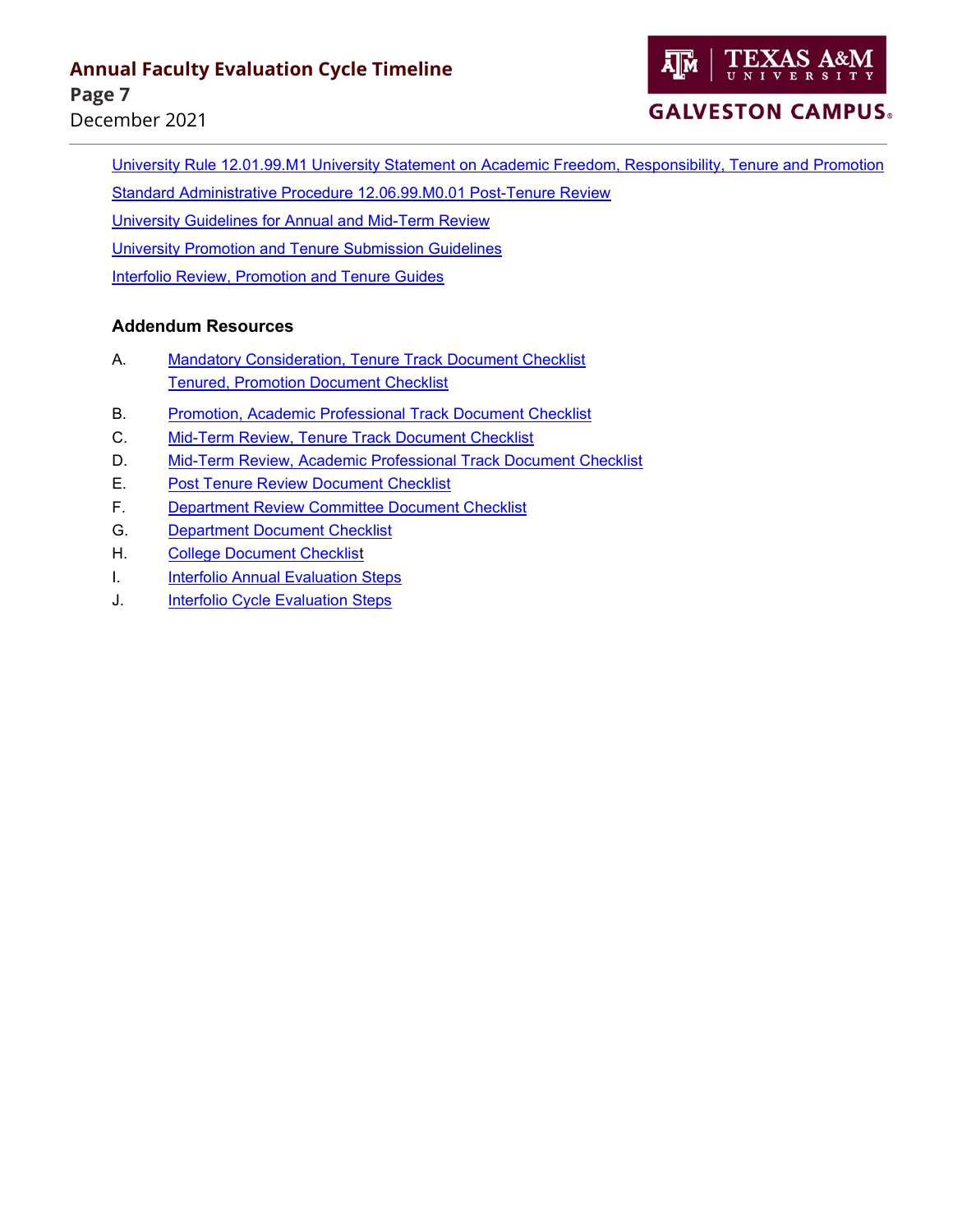**Page 8** 

December 2021

### **GALVESTON CAMPUS.**

#### **Candidate Dossier Packet Requirements by Evaluation Type Candidate Dossiers Due April 15th Annually**

### **Addendum A**

### <span id="page-7-0"></span>**Mandatory Consideration, Tenure Track and Promotion, Tenured**

#### **Candidate Statement on Teaching, Research or Other Scholarly or Creative Activities, and Service**

- o 3 typed pages maximum; single-spaced; 10pt font minimum; 1-inch margins
- $\circ$  Explains the quality, productivity overtime and impact within each area of responsibility (ie: teaching, research/scholarly or creative work, and service accomplishments).
- o Refer to Appendix II in the [University Promotion and Tenure Guidelines](https://facultyaffairs.tamu.edu/Career/Promotion-and-Tenure) on writing an impact statement.

#### **Curriculum Vitae**

- o Concise overview of academic accomplishments; reflecting experiences and development in career as a teacher and scholar; annotate as needed to highlight impact of work and specific contributions.
- o Include a signed and dated statement: *"This CV submitted is most current and correct as of the date of this signature."*; appended onto the end of the CV.

#### **Grants Summary Chart**

- o Upload Grants [Summary Chart](https://facultyaffairs.tamu.edu/Faculty-Affairs/Forms-Templates) as an Excel file.
- o Accurately list grant information with most recent listed first; may include career long awards.
- o Be sure grants chart and associated details listed in CV are congruent.

#### **Verification of Contents Statement**

- o Statement that accurately describes a list of all materials the Candidate has submitted to the Department Review Committee for the purpose of promotion and/or tenure, mid-term, or post tenure review consideration.
- o Upload a single PDF file, listing all materials being submitting for review; preferably signed and dated.

#### **Faculty Data Table**

- o Upload [Faculty Data Table,](https://facultyaffairs.tamu.edu/Faculty-Affairs/Forms-Templates) limited to one page in length.
- o Should include information since last promotion, or since hire for those being reviewed for their first promotion and/or tenure, with career totals in parenthesis.
- o Leave table cells blank if they do not apply.

#### **Faculty Biography**

- o Upload 200-word maximum biography in a Word document.
- o Refer to [University Promotion & Tenure Guidelines](https://facultyaffairs.tamu.edu/Career/Promotion-and-Tenure) for content details.

#### **Candidate External Reviewer Checklist**

- o Upload Candidate [External Reviewer Checklist.](https://facultyaffairs.tamu.edu/Faculty-Affairs/Forms-Templates)
- o Arm's length scholars at or above the rank of the candidate from peer or aspiring institutions who do not have a vested interest in the outcome and therefore can provide an objective and unbiased review.

#### **Other Teaching Related Materials**

- o Upload materials and supporting documentation related to teaching efforts.
- o Departmental Faculty Evaluation Guidelines may require specific documentation to be provided (ie: student evaluations, teaching portfolio, sample syllabi, exams, etc.).

#### **Other Research, Scholarly and Creative Works**

- o Upload materials related to research, scholarly and/or creative works.
- o Departmental Faculty Evaluation Guidelines may require specific documentation to be provided.

#### **Other Service-Related Materials**

- o Upload materials and supporting documentation related to service.
- o Departmental Faculty Evaluation Guidelines may require specific documentation to be provided.

#### **Tab 13: Candidate OTHER Materials and Documentation**

o May include other materials and supporting documentation deemed pertinent to the case, but not appropriate for placement elsewhere (ie: annual evaluations). Candidates may opt to include a COVID-19 impact statement. Refer to Appendix IX in th[e University Promotion & Tenure Guidelines](https://facultyaffairs.tamu.edu/Career/Promotion-and-Tenure) for information about what faculty might want to include in an optional COVID-19 impact statement. Candidates may choose whether or not to include their optional COVID-19 impact statement with materials that are sent to external reviewers.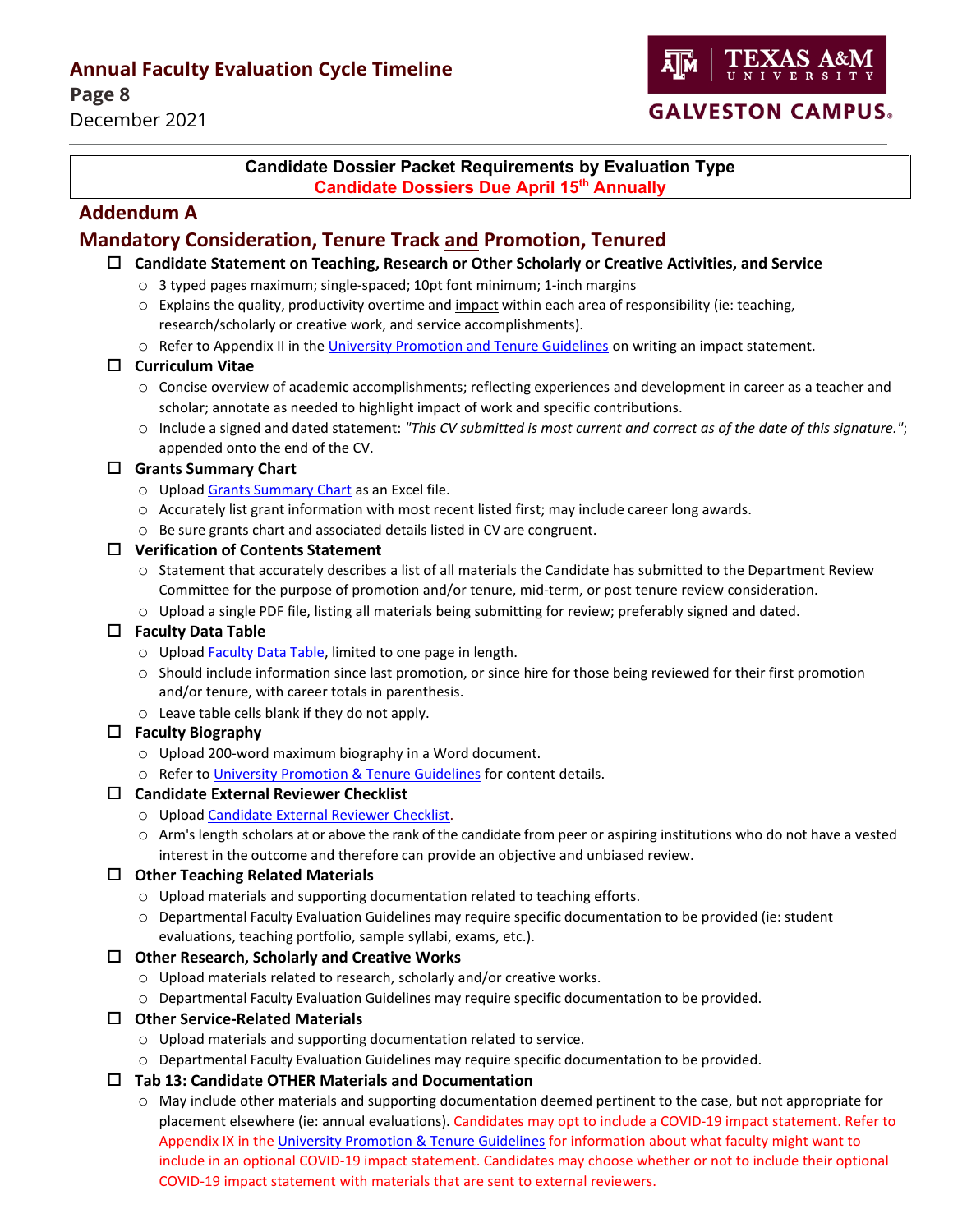**Page 9** 

December 2021



#### <span id="page-8-0"></span>**Candidate Dossier Packet Requirements by Evaluation Type Candidate Dossiers Due April 15th Annually**

### **Addendum B**

### **Promotion, Academic Professional Track**

#### **Candidate Statement on Teaching, Research or Other Scholarly or Creative Activities, and Service**

- o 3 typed pages maximum; single-spaced; 10pt font minimum; 1-inch margins
- $\circ$  Explains the quality, productivity overtime and impact within each area of responsibility (ie: teaching and service accomplishments).
- o Refer to Appendix II in the [University Promotion and Tenure Guidelines](https://facultyaffairs.tamu.edu/Career/Promotion-and-Tenure) on writing an impact statement.

#### **Curriculum Vitae**

- o Concise overview of academic accomplishments; reflecting experiences and development in career as a teacher; annotate as needed to highlight impact of work and specific contributions.
- o Include a signed and dated statement: *"This CV submitted is most current and correct as of the date of this signature."*; appended onto the end of the CV.

#### **Grants Summary Chart**

- o Upload Grants [Summary Chart](https://facultyaffairs.tamu.edu/Faculty-Affairs/Forms-Templates) as an Excel file; as an APT faculty member is not required to be active in research, scholarly or creative activities, if there are no grants to list, fill out form header and indicate N/A in the table body.
- o Accurately list grant information with most recent listed first; may include career long awards.
- o Be sure grants chart and associated details listed in CV are congruent.

#### **Verification of Contents Statement**

- o Statement that accurately describes a list of all materials the Candidate has submitted to the Department Review Committee for the purpose of promotion and/or tenure, mid-term, or post tenure review consideration.
- o Upload a single PDF file, listing all materials being submitting for review; preferably signed and dated.

#### **Faculty Data Table**

- o Upload [Faculty Data Table,](https://facultyaffairs.tamu.edu/Faculty-Affairs/Forms-Templates) limited to one page in length.
- o Should include information since last promotion, or since hire for those being reviewed for their first promotion and/or tenure, with career totals in parenthesis.
- o Leave table cells blank if they do not apply.

#### **Faculty Biography**

- o Upload 200-word maximum biography in a Word document.
- o Refer to [University Promotion & Tenure Guidelines](https://facultyaffairs.tamu.edu/Career/Promotion-and-Tenure) for content details.

#### **Other Teaching Related Materials**

- o Upload materials and supporting documentation related to teaching efforts.
- o Departmental Faculty Evaluation Guidelines may require specific documentation to be provided (ie: student evaluations, teaching portfolio, sample syllabi, exams, etc.).

#### **Other Service-Related Materials**

- o Upload materials and supporting documentation related to service.
- o Departmental Faculty Evaluation Guidelines may require specific documentation to be provided.

#### **Tab 13: Candidate OTHER Materials and Documentation**

o May include other materials and supporting documentation deemed pertinent to the case, but not appropriate for placement elsewhere (ie: annual evaluations). Candidates may opt to include a COVID-19 impact statement. Refer to Appendix IX in th[e University Promotion & Tenure Guidelines](https://facultyaffairs.tamu.edu/Career/Promotion-and-Tenure) for information about what faculty might want to include in an optional COVID-19 impact statement.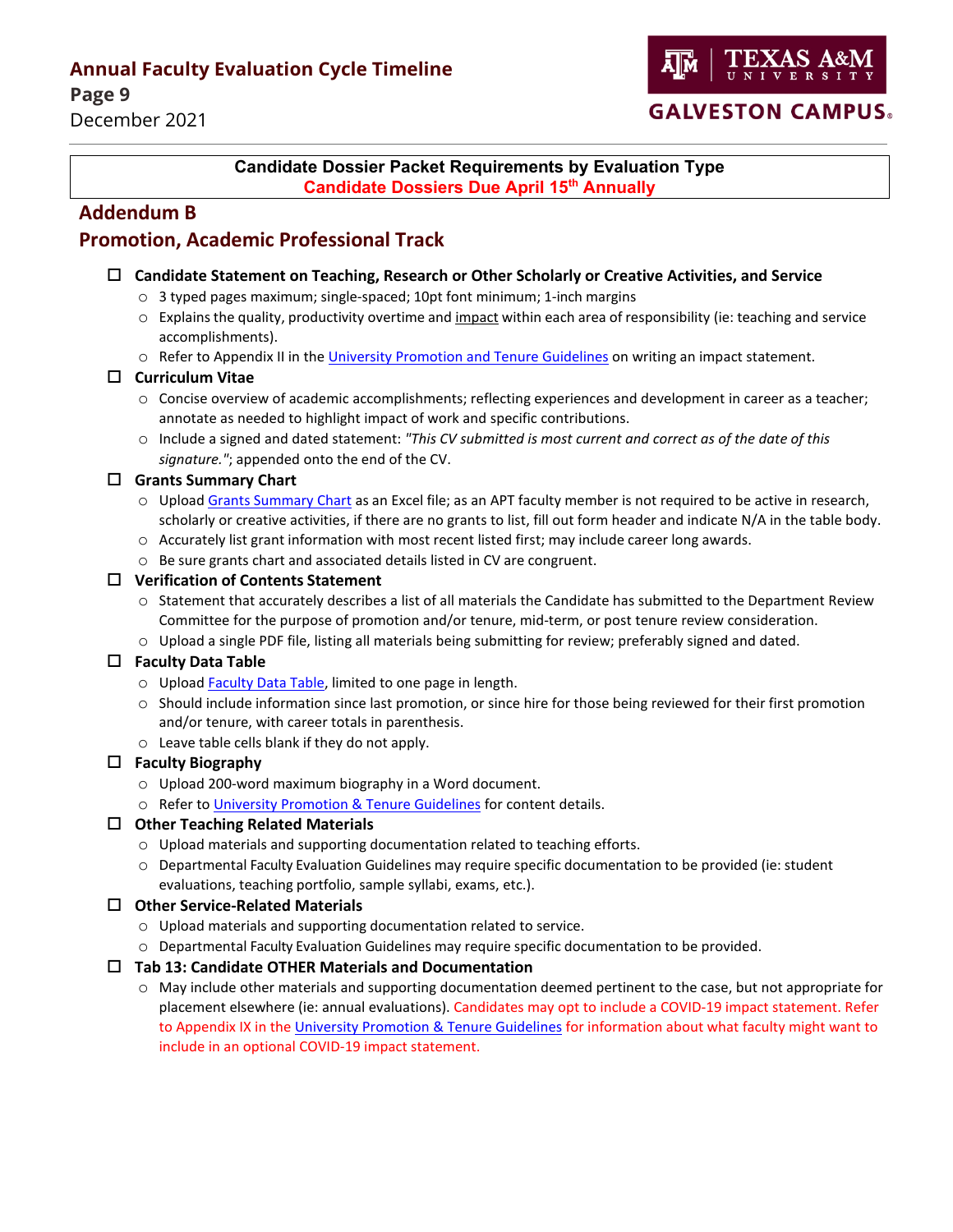**Page 10** December 2021



#### <span id="page-9-0"></span>**Candidate Dossier Packet Requirements by Evaluation Type Candidate Dossiers Due April 15th Annually**

### **Addendum C**

### **Mid-Term Review, Tenure Track**

- **Candidate Statement on Teaching, Research or Other Scholarly or Creative Activities, and Service**
	- o 3 typed pages maximum; single-spaced; 10pt font minimum; 1-inch margins.
	- $\circ$  Explains the quality, productivity overtime and impact within each area of responsibility (ie: teaching, research/scholarly or creative work, and service accomplishments).
	- o Refer to Appendix II in the [University Promotion and Tenure Guidelines](https://facultyaffairs.tamu.edu/Career/Promotion-and-Tenure) on writing an impact statement.

#### **Curriculum Vitae**

- o Concise overview of academic accomplishments; reflecting experiences and development in career as a teacher and scholar; annotate as needed to highlight impact of work and specific contributions.
- o Include a signed and dated statement: *"This CV submitted is most current and correct as of the date of this signature."*; appended onto the end of the CV.

#### **Grants Summary Chart**

- o Upload Grants [Summary Chart](https://facultyaffairs.tamu.edu/Faculty-Affairs/Forms-Templates) as an Excel file.
- o Accurately list grant information with most recent listed first; may include career long awards.
- o Be sure grants chart and associated details listed in CV are congruent.

#### **Verification of Contents Statement**

- o Statement that accurately describes a list of all materials the Candidate has submitted to the Department Review Committee for the purpose of promotion and/or tenure, mid-term, or post tenure review consideration.
- o Upload a single PDF file, listing all materials being submitting for review; preferably signed and dated.

#### **Faculty Data Table**

- o Upload [Faculty Data Table,](https://facultyaffairs.tamu.edu/Faculty-Affairs/Forms-Templates) limited to one page in length.
- o Should include information since last promotion, or since hire for those being reviewed for their first promotion and/or tenure, with career totals in parenthesis.
- o Leave table cells blank if they do not apply.

#### **Faculty Biography**

- o Upload 200-word maximum biography in a Word document.
- o Refer to [University Promotion & Tenure Guidelines](https://facultyaffairs.tamu.edu/Career/Promotion-and-Tenure) for content details.

#### **External Reviewer***'***s Checklist**

- o Upload Candidate [External Reviewer Checklist](https://facultyaffairs.tamu.edu/Faculty-Affairs/Forms-Templates) of potential reviewers for future mandatory consideration. Note: no external reviewer's letters will be solicited. Checklist is provided for departmental feedback as part of the mid-term review process.
- o Arm's length scholars at or above the rank of the candidate from peer or aspiring institutions who do not have a vested interest in the outcome and therefore can provide an objective and unbiased review.

#### **Other Teaching Related Materials**

- o Upload materials and supporting documentation related to teaching efforts.
- o Departmental Faculty Evaluation Guidelines may require specific documentation to be provided (ie: student evaluations, teaching portfolio, sample syllabi, exams, etc.).

#### **Other Research, Scholarly and Creative Works**

- o Upload materials related to research, scholarly and/or creative works.
- o Departmental Faculty Evaluation Guidelines may require specific documentation to be provided.

#### **Other Service-Related Materials**

- o Upload materials and supporting documentation related to service.
- o Departmental Faculty Evaluation Guidelines may require specific documentation to be provided.

#### **Tab 13: Candidate OTHER Materials and Documentation**

o May include other materials and supporting documentation deemed pertinent to the case, but not appropriate for placement elsewhere (ie: annual evaluations). Candidates may opt to include a COVID-19 impact statement. Refer to Appendix IX in th[e University Promotion & Tenure Guidelines](https://facultyaffairs.tamu.edu/Career/Promotion-and-Tenure) for information about what faculty might want to include in an optional COVID-19 impact statement.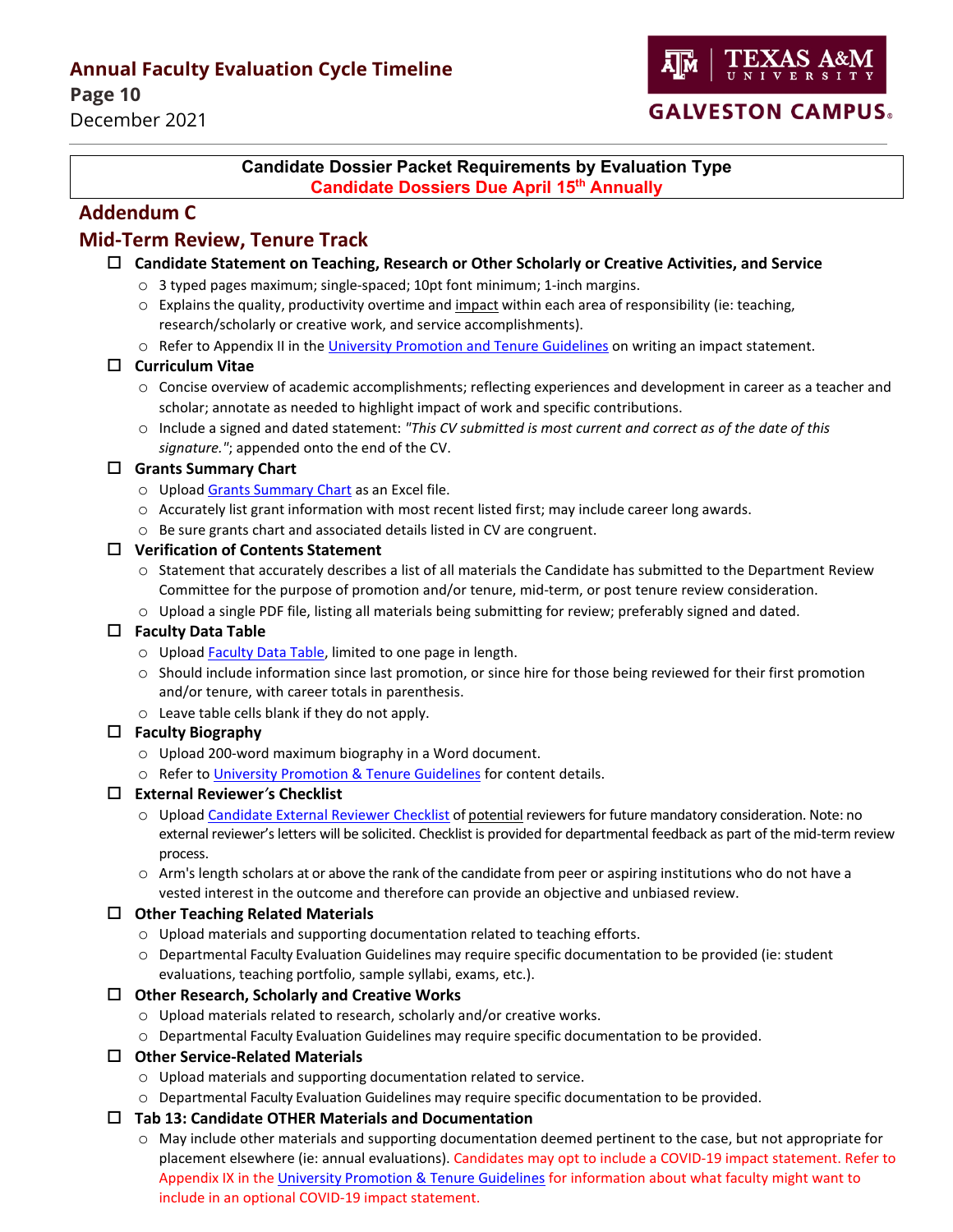**Page 11** December 2021



### **GALVESTON CAMPUS.**

### <span id="page-10-0"></span>**Candidate Dossier Packet Requirements by Evaluation Type Candidate Dossiers Due April 15th Annually**

# **Addendum D Mid-Term Review, Academic Professional Track**

Currently, mid-term reviews of APT faculty are strongly encouraged, but are not mandatory. A potential benefit of performing an APT mid-term review is to obtain early feedback and guidance from the various stages of review regarding the trajectory towards eventual promotion.

#### **Candidate Statement on Teaching, Research or Other Scholarly or Creative Activities, and Service**

- $\circ$  3 typed pages maximum; single-spaced; 10pt font minimum; 1-inch margins.
- o Explains the quality, productivity overtime and impact within each area of responsibility (ie: teaching, research/scholarly or creative work, and service accomplishments).
- o Refer to Appendix II in the [University Promotion and Tenure Guidelines](https://facultyaffairs.tamu.edu/Career/Promotion-and-Tenure) on writing an impact statement.

#### **Curriculum Vitae**

- o Concise overview of academic accomplishments; reflecting experiences and development in career as a teacher and scholar; annotate as needed to highlight impact of work and specific contributions.
- o Include a signed and dated statement: *"This CV submitted is most current and correct as of the date of this signature."*; appended onto the end of the CV.

#### **Grants Summary Chart**

- o Upload Grants [Summary Chart](https://facultyaffairs.tamu.edu/Faculty-Affairs/Forms-Templates) as an Excel file; as an APT faculty member is not required to be active in research, scholarly or creative activities, if there are no grants to list, fill out form header and indicate N/A in the table body.
- o Accurately list grant information with most recent listed first; may include career long awards.
- o Be sure grants chart and associated details listed in CV are congruent.

#### **Verification of Contents Statement**

- o Statement that accurately describes a list of all materials the Candidate has submitted to the Department Review Committee for the purpose of promotion and/or tenure, mid-term, or post tenure review consideration.
- o Upload a single PDF file, listing all materials being submitting for review; preferably signed and dated.

#### **Other Teaching Related Materials**

- o Upload materials and supporting documentation related to teaching efforts.
- o Departmental Faculty Evaluation Guidelines may require specific documentation to be provided (ie: student evaluations, teaching portfolio, sample syllabi, exams, etc.).

#### **Other Service-Related Materials**

- o Upload materials and supporting documentation related to service.
- o Departmental Faculty Evaluation Guidelines may require specific documentation to be provided.

#### **Tab 13: Candidate OTHER Materials and Documentation**

o May include other materials and supporting documentation deemed pertinent to the case, but not appropriate for placement elsewhere (ie: annual evaluations). Candidates may opt to include a COVID-19 impact statement. Refer to Appendix IX in th[e University Promotion & Tenure Guidelines](https://facultyaffairs.tamu.edu/Career/Promotion-and-Tenure) for information about what faculty might want to include in an optional COVID-19 impact statement.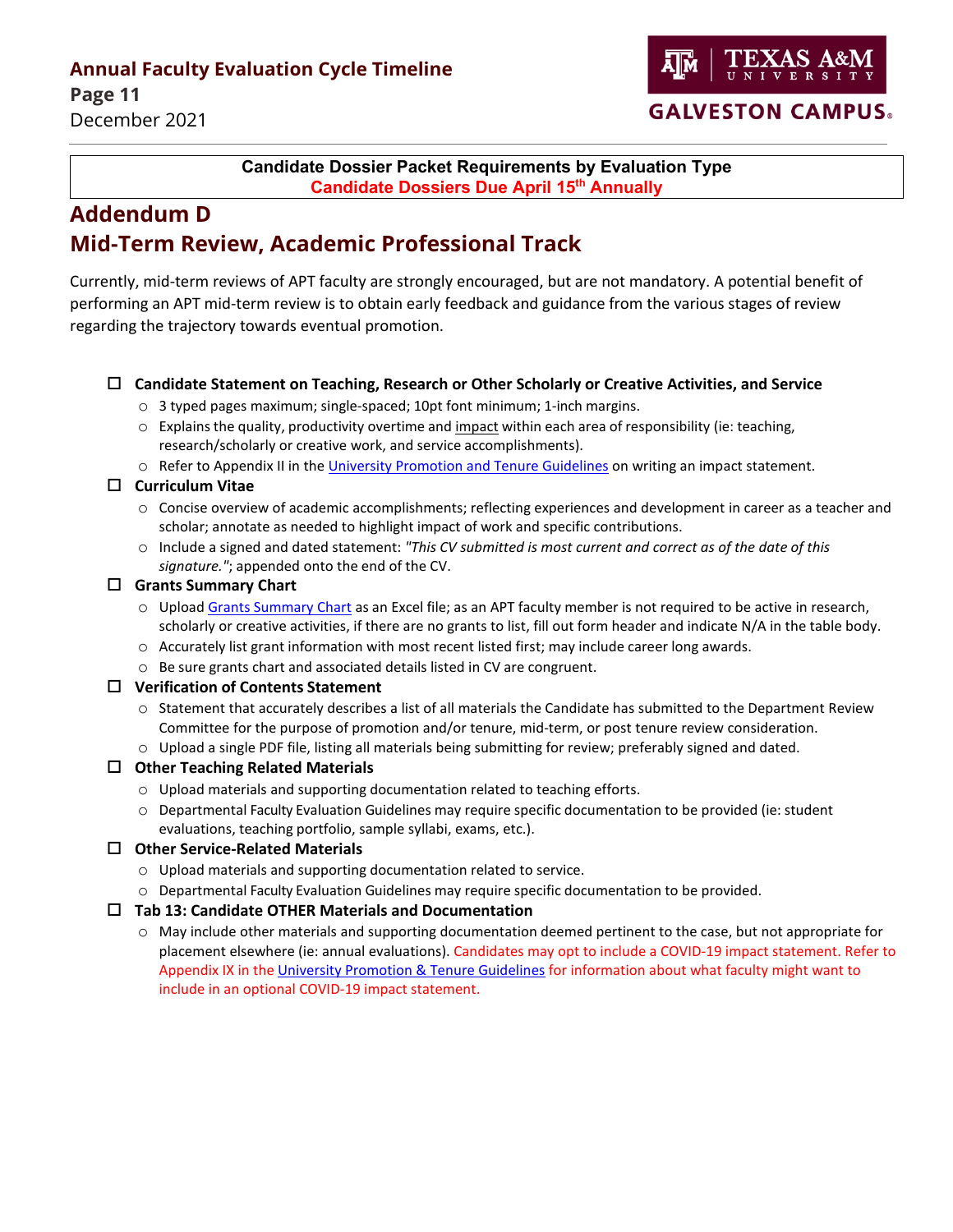**Page 12** December 2021



#### <span id="page-11-0"></span>**Candidate Dossier Packet Requirements by Evaluation Type Candidate Dossiers Due April 15th Annually**

### **Addendum E**

### **Post Tenure Review**

#### **Candidate Statement on Teaching, Research or Other Scholarly or Creative Activities, and Service**

- o 3 typed pages maximum; single-spaced; 10pt font minimum; 1-inch margins
- $\circ$  Explains the quality, productivity overtime and impact within each area of responsibility (ie: teaching, research/scholarly or creative work, and service accomplishments) since last promotion or post tenure review.
- o Refer to Appendix II in th[e University Promotion and Tenure Guidelines](https://facultyaffairs.tamu.edu/Career/Promotion-and-Tenure) on writing an impact statement.

#### **Curriculum Vitae**

- o Concise overview of academic accomplishments; reflecting experiences and development in career as a teacher and scholar; annotate as needed to highlight impact of work and specific contributions.
- o Include a signed and dated statement: *"This CV submitted is most current and correct as of the date of this signature."*; appended onto the end of the CV.

#### **Grants Summary Chart**

- o Upload Grants [Summary Chart](https://facultyaffairs.tamu.edu/Faculty-Affairs/Forms) as an Excel file.
- o Accurately list grant information with most recent listed first; may include career long awards.
- o Be sure grants chart and associated details listed in CV are congruent.

#### **Verification of Contents Statement**

- $\circ$  Statement that accurately describes a list of all materials the Candidate has submitted to the Department Review Committee for the purpose of promotion and/or tenure, mid-term, or post tenure review consideration.
- o Upload a single PDF file, listing all materials being submitting for review; preferably signed and dated.

#### **Other Teaching Related Materials**

- o Upload materials and supporting documentation related to teaching efforts.
- o Departmental Faculty Evaluation Guidelines may require specific documentation to be provided (ie: student evaluations, teaching portfolio, sample syllabi, exams, etc.).

#### **Other Research, Scholarly and Creative Works**

- o Upload materials related to research, scholarly and/or creative works.
- o Departmental Faculty Evaluation Guidelines may require specific documentation to be provided.

#### **Other Service-Related Materials**

- o Upload materials and supporting documentation related to service.
- o Departmental Faculty Evaluation Guidelines may require specific documentation to be provided.

#### **Tab 13: Candidate OTHER Materials and Documentation**

o May include other materials and supporting documentation deemed pertinent to the case, but not appropriate for placement elsewhere (ie: annual evaluations). Candidates may opt to include a COVID-19 impact statement. Refer to Appendix IX in the [University Promotion & Tenure Guidelines](https://facultyaffairs.tamu.edu/Career/Promotion-and-Tenure) for information about what faculty might want to include in an optional COVID-19 impact statement.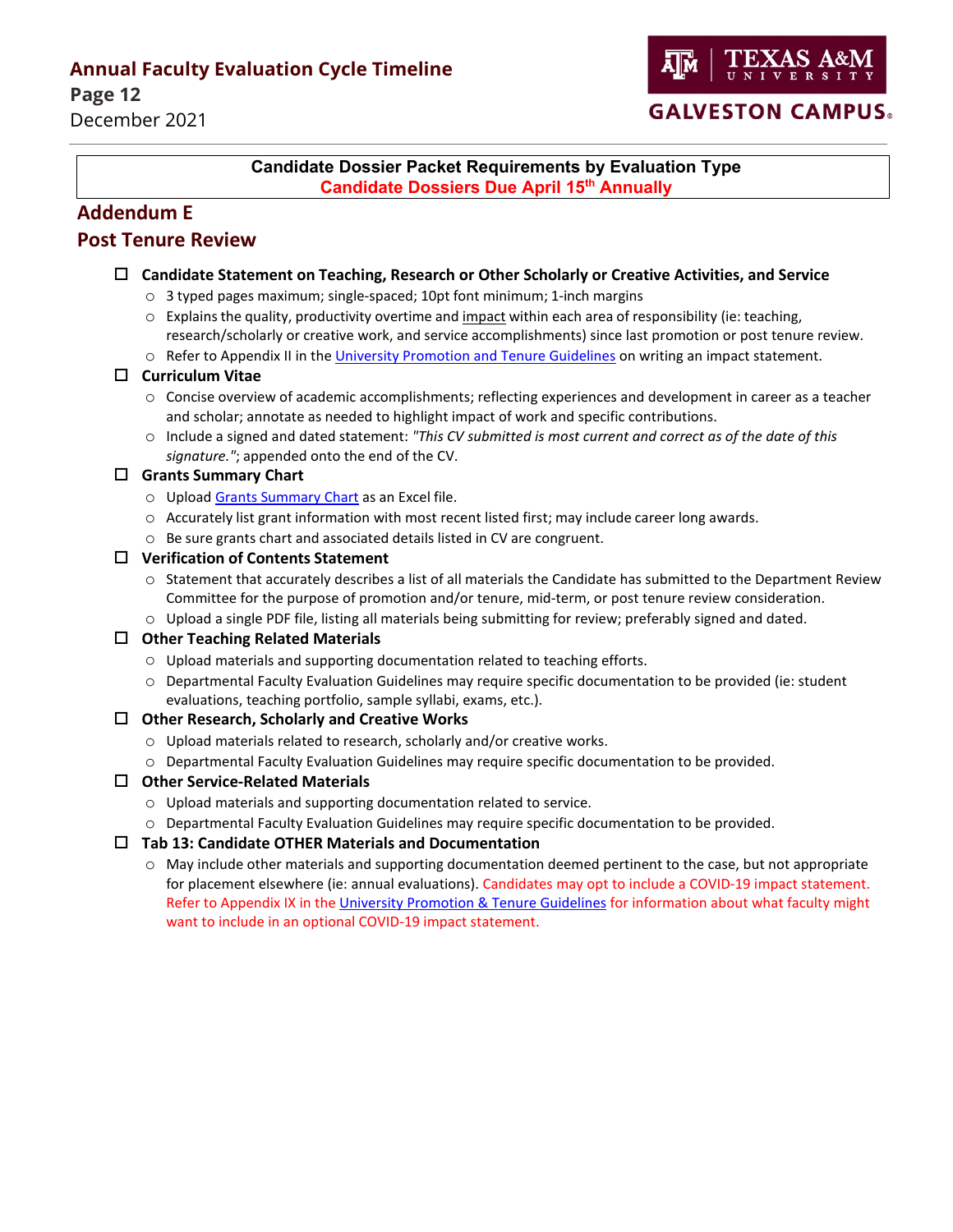**Page 13** December 2021



### <span id="page-12-0"></span>**Dossier Document Requirements for Department Review Committee Reports Due September 15th Annually**

### **Addendum F**

### **APRIL**

- **Department External Reviewer Checklist**
	- o Complete the [Department](https://facultyaffairs.tamu.edu/Faculty-Affairs/Forms-Templates) External Reviewer [Checklist](http://dof.tamu.edu/DOF-FORMS#0-Tenure%26PromotionForms) for "Mandatory Consideration, Tenure Track" and "Promotion, Tenured" cases and submit to Department Head.
	- o Arm's length scholars at or above the rank of the candidate from peer or aspiring institutions who do not have a vested interest in the outcome and therefore can provide an objective and unbiased review.
- **Candidate dossiers submitted to the Department Administrator by April 15th**
	- o After ensuring all required documents meet governing guidelines and are uploaded to the Candidate's case, the dossier will be forwarded to the Department Review Committee level.
- **Department Review Committee begins reviewing Candidate Dossiers**
	- $\circ$  Should the department review committee need additional documentation from the candidate or require a revision to an existing document, the Department Administrator can "unlock" the applicable section of the Candidate's case in Interfolio and the Candidate can upload the additional documentation or information requested.

### **APRIL – MAY**

**External Reviewer Solicitation Letter Request**

#### **For "Mandatory Consideration, Tenure Track" and "Promotion, Tenured" cases only**

- o Handled by the Department Review Committee or the Department Head per departmental faculty evaluation guidelines for "Mandatory Consideration, Tenure Track" and "Promotion, Tenured" cases
- $\circ$  From the two lists, a group of at least 7 are to be selected and contacted by the Department Head or Department Review Committee Chair
- o Must use the University Standard External Review Template (refer to Appendix I in th[e University Promotion and Tenure](https://facultyaffairs.tamu.edu/Career/Faculty-Evaluation-Guidelines)  [Guidelines\)](https://facultyaffairs.tamu.edu/Career/Faculty-Evaluation-Guidelines) to solicit external evaluations. Send via email and in the subject line state "Candidate Name Tenure and Promotion External Review Official Request".
- o Alternatively, letters from external reviewers can be solicited via Interfolio preferred. [https://dof.tamu.edu/dof/media/DOF-Media/Documents/Interfolio/Interfolio%20RPT/P-T-Interfolio-How-to-](https://dof.tamu.edu/dof/media/DOF-Media/Documents/Interfolio/Interfolio%20RPT/P-T-Interfolio-How-to-Request-an-External-Evaluation-through-an-RPT-Case.pdf)[Request-an-External-Evaluation-through-an-RPT-Case.pdf](https://dof.tamu.edu/dof/media/DOF-Media/Documents/Interfolio/Interfolio%20RPT/P-T-Interfolio-How-to-Request-an-External-Evaluation-through-an-RPT-Case.pdf)

### **MAY – AUGUST**

#### **External Evaluations**

#### **For "Mandatory Consideration, Tenure Track" and "Promotion, Tenured" cases only**

- $\circ$  Compile as received for placement in the dossier if Interfolio is not used to request the reviews\*
- o Must include a minimum of 5 arm's length letters, although 7 is preferred with at least 4 letters from individuals in peer or aspiring programs/universities
- o A minimum of 3 letters from the department's suggested list must be included

\*If Interfolio is used to request external reviewer letters, the system will automatically send out periodic reminders as the due date for receipt of the letters approaches. When the external reviewer submits their letter, it automatically uploads directly into the Candidate's case.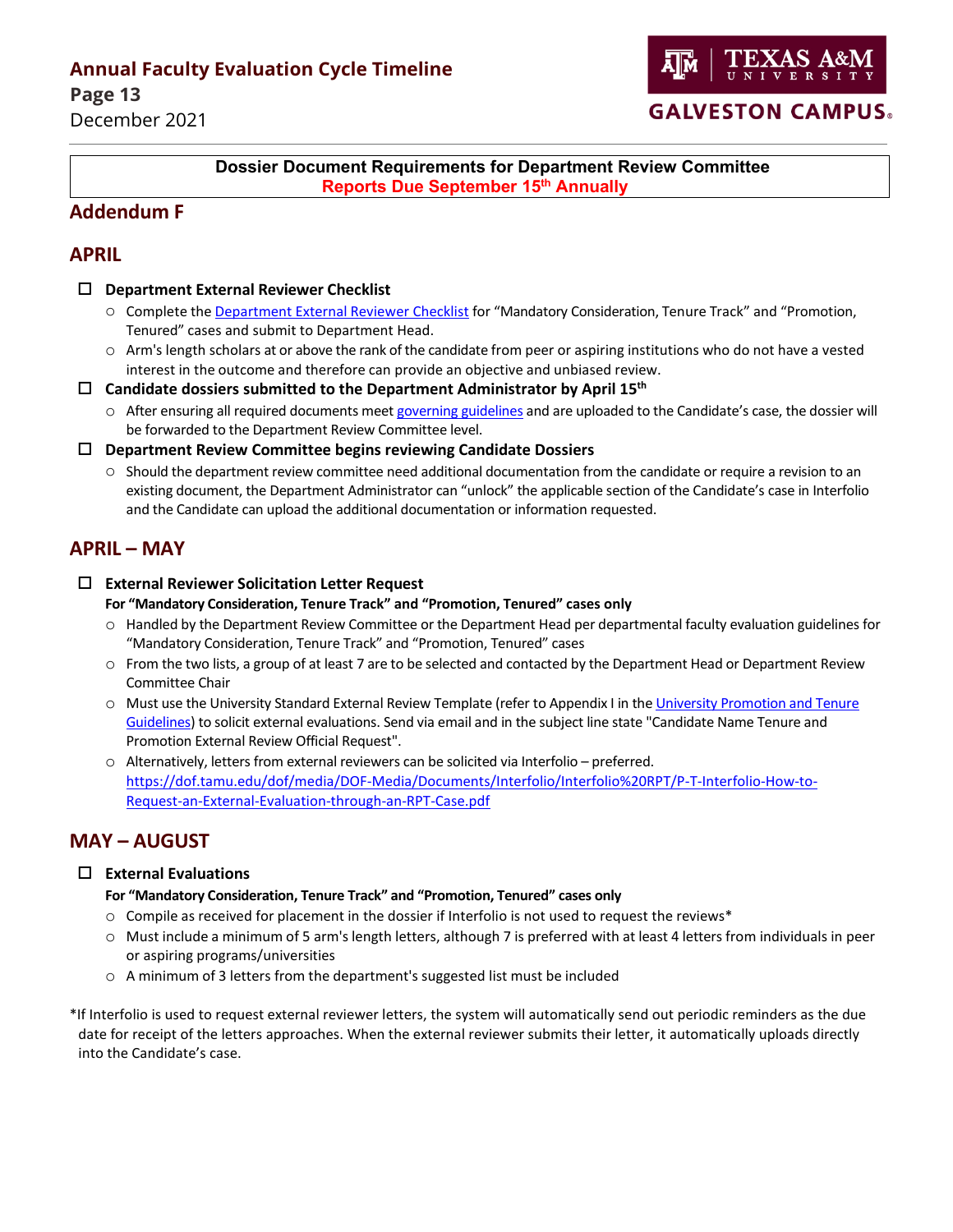

# December 2021

### **AUGUST – SEPTEMBER 15TH**

### **Mandatory Consideration, Tenure Track; Promotion, Tenured; Mid-Term Review, Tenure Track; and Post Tenure Review**

The Department Review Committee writes well-substantiated analyses of the scope (quality, productivity overtime) and IMPACT of Candidate's performance in each of the three areas of responsibility.

- o For faculty with joint appointments, committees should have clear understanding of the expectations for each department in the areas of teaching; research and/or other scholarly or creative activities and service.
- o Interdisciplinary activities should be evaluated and valued the same as those that are discipline specific.
- o IMPACT of the Candidate's performance on student success, through teaching, research and service activities should be addressed and valued, when appropriate.

These reports document the analysis / assessment of each area of responsibility assigned to the Candidate. They should not repeat information that can be found elsewhere in the dossier. They may refer to the external reviewer letters and other materials without directly quoting them.

Authorship of each report should be made clear by listing the names of the individual or individuals who wrote each report. These reports should be edited to ensure they accurately reflect the views of the Department Review Committee. To indicate this occurred, add a typed statement at the end of each report such as, *"The opinions and conclusions stated in this report regarding the candidate accurately reflect the views of the Department Review Committee"*.

For guidance on writing the various Department Review Committee's reports, visit <https://facultyaffairs.tamu.edu/Career/Promotion-and-Tenure> and scroll down to *"Resources for P&T Committee Members"*.

#### **Teaching Report**

 $\circ$  To include evaluation of course materials; Synthetic analysis of student evaluations of teaching; Evaluation of other valuable teaching contributions.

#### **Research and/or Other Scholarly or Creative Activities Report**

Place the Candidate's impact of research or other scholarship contributions in the context of the specific departmental mission, goals, expectations, and criteria.

#### **Service Report**

- o Explain the Candidate involvement, contributions, quality, and impact of their service activities to the institution and externally.
- **Department Review Committee Discussion Report & Recommendation**
	- o Convey the essence of the Department Review Committee*'*s discussion and vote regarding the Candidate*'*s performance and impact of their work as it relates to their suitability for eventual promotion and/or tenure or post tenure productivity.
	- $\circ$  Summarize the most relevant issues brought up during the discussion and which will explain the outcome of the vote. A record of votes alone does not document the important issues in the deliberations.
	- o Address any negative comments made by external reviewers.
	- o Include voting table; a mixed vote requires further explanation of both the candidate's demonstrated abilities and the committee's concerns.
	- $\circ$  A table listing the committee members, their titles, and confirmation that they agree with the content of the letter (must be all those who voted) must be placed immediately after the Discussion report.
	- $\circ$  All committee members indicate agreement that the document reflects the discussion and voting outcome with their signature. (An email agreeing to the content of the report can be appended to the end of the report in place of a signature.)

#### **TAB 13: College/Department OTHER Materials and Documentation**

 $\circ$  If applicable, upload any other materials and documentation deemed pertinent to the case that the department review committee considered (ie: annual evaluations and mid-term review report).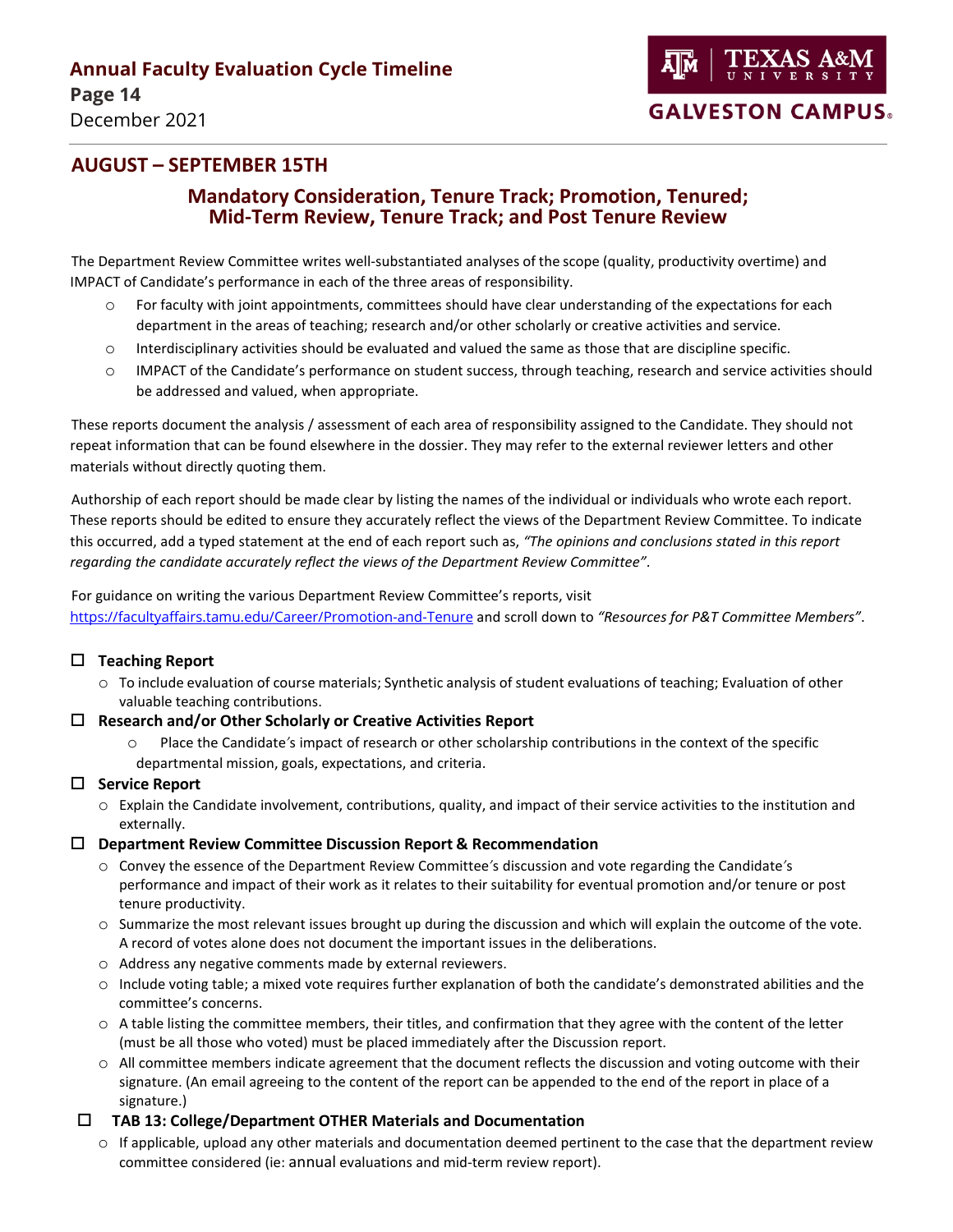### **AUGUST – SEPTEMBER 15TH**

### **Promotion, Academic Professional Track and Mid-Term Review, Academic Professional Track\***

The Department Review Committee writes well-substantiated analyses of the scope (quality, productivity overtime) and IMPACT of Candidate's performance in each of the two areas of responsibility.

- o For faculty with joint appointments, committees should have clear understanding of the expectations for each department in the areas of teaching and service.
- o Interdisciplinary activities should be evaluated and valued the same as those that are discipline specific.
- o IMPACT of the Candidate's performance on student success, through teaching and service activities should be addressed and valued, when appropriate.

These reports document the analysis / assessment of each area of responsibility assigned to the Candidate. They should not repeat information that can be found elsewhere in the dossier. They may refer to other materials without directly quoting them.

Authorship of each report should be made clear by listing the names of the individual or individuals who wrote each report. These reports should be edited to ensure they accurately reflect the views of the Department Review Committee. To indicate this occurred, add a typed statement at the end of each report such as, *"The opinions and conclusions stated in this report regarding the candidate accurately reflect the views of the Department Review Committee"*.

For guidance on writing the various Department Review Committee's reports, visit <https://facultyaffairs.tamu.edu/Career/Promotion-and-Tenure> and scroll down to *"Resources for P&T Committee Members"*.

#### **Teaching Report**

 $\circ$  Must include evaluation of course materials, a synthetic analysis of student evaluations of teaching and evaluation of other valuable teaching contributions.

#### **Service Report**

 $\circ$  Explain the Candidate involvement, contributions, quality, and impact of their service activities to the institution and externally.

#### **Department Review Committee Discussion Report & Recommendation**

- o Convey the essence of the Department Review Committee*'*s discussion and vote regarding the Candidate*'*s performance and impact of their work as it relates to their suitability for eventual promotion.
- o Include voting table; a mixed vote requires further explanation of both the candidate's demonstrated abilities and the committee*'*s concerns
- $\circ$  A table listing the committee members, their titles, and confirmation that they agree with the content of the letter (must be all those who voted) must be placed immediately after the Discussion report.
- o All committee members indicate agreement that the document reflects the discussion and voting outcome with their signature. *(An email agreeing to the content of the report can be appended to the end of the report in place of a signature.)*

#### **TAB 13: College/Department OTHER Materials and Documentation**

 $\circ$  If applicable, upload any other materials and documentation deemed pertinent to the case that the department review committee considered (ie: annual evaluations and mid-term review report).

\*Currently, mid-term reviews of APT faculty are strongly encouraged, but are not mandatory. A potential benefit of performing an APT mid-term review is to obtain early feedback and guidance from the various stages of review regarding the trajectory towards eventual promotion.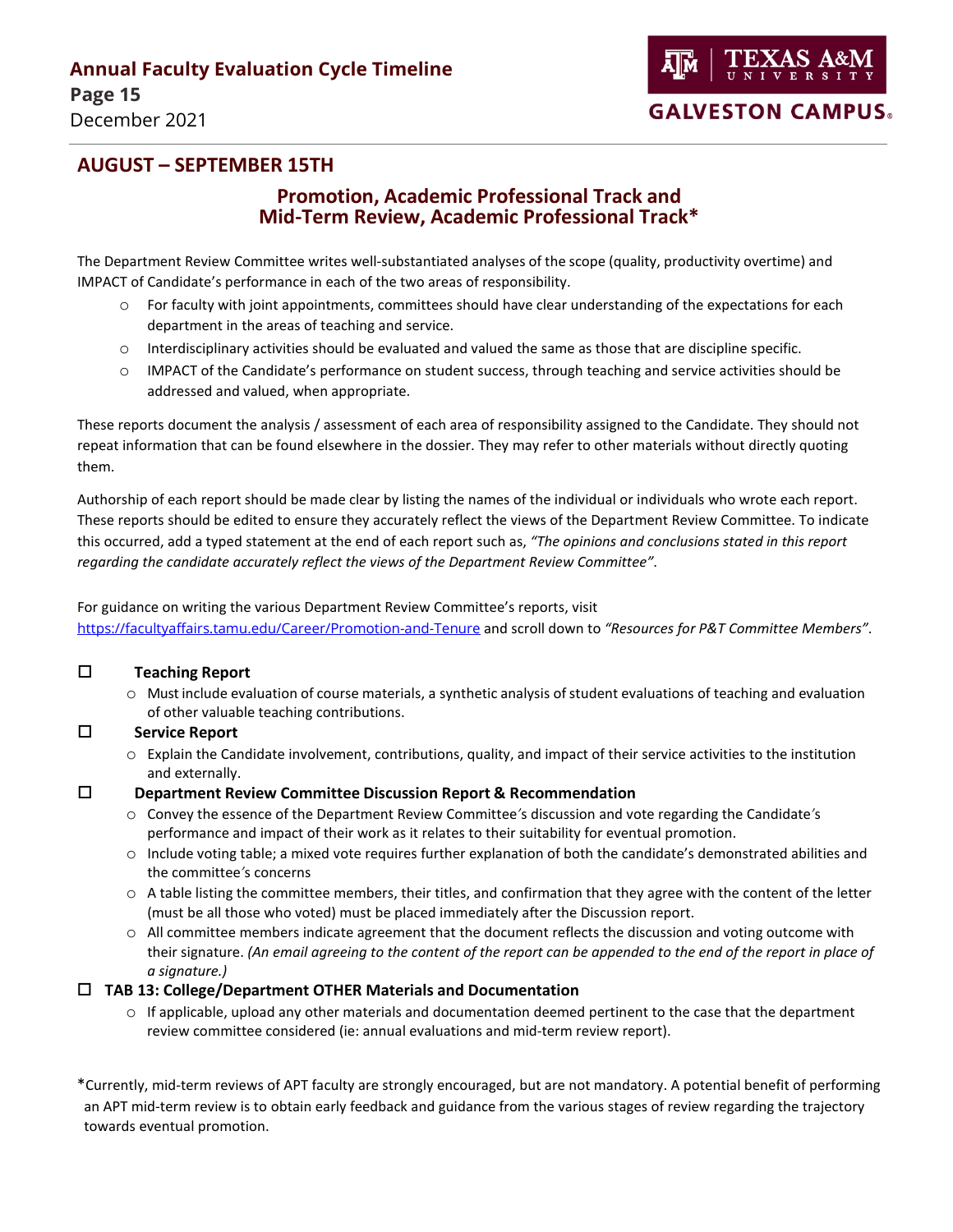**Page 16**

December 2021



### **GALVESTON CAMPUS.**

### **Dossier Document Requirements for Department**

**All Departmental Documentation Due September 30<sup>th</sup> Annually** 

<span id="page-15-0"></span>\* For "Mandatory Consideration, Tenure Track" and "Promotion, Tenured" cases only

#### **Addendum G**

### **APRIL-MAY**

#### **External Reviewers Chart\***

- o Complete the External [Reviewers](https://facultyaffairs.tamu.edu/Faculty-Affairs/Forms-Templates) Chart, listed alphabetically by last name.
- o Indicate which reviewers were suggested by the candidate versus the department.
- o Submit to the CAO for approval prior to sending external reviewer letter requests.

#### **External Reviewers Biographies / Justifications\***

- $\circ$  Provide a separate document listing the name, title, affiliation, contact information and a half page (maximum) biography highlighting specific qualifications and credentials for each of the reviewers listed on the External Reviewers Chart.
- $\circ$  Information to be provided by the department head or department review committee chair; support staff may compile the information for submission.
- o Submit to the CAO along with the External Reviewers Chart discussed above.
- o Note, you may upload the external reviewers' biographies and justifications to the Candidate's case any time after CAO approval, but it is required to be uploaded no later than the September 30th Department Head due date.

### **SEPTEMBER**

#### **Dossier Coversheet**

- o Complete the [Dossier Coversheet,](https://dof.tamu.edu/Faculty-Affairs/Forms) including the Department Review Committee voting results and the Department Head's recommendation; then upload to the Candidate's case.
- $\circ$  Photographs should be a vertical head or upper-body shot in which the head is 1" high.
- $\circ$  Electronic (digital) photos are also required and must be a minimum of 300 dpi. Please do not copy and send website photographs or photographs embedded in a Word document.
- o Email a copy of the Dossier Coversheet Word document and the faculty member's electronic photo file to the College Administrator.
- o A Dossier coversheet and photograph are not required for "Mid-Term, Academic Professional Track" nor "Post Tenure Review" cases.

#### **External Reviewers Chart\***

- o Finalize the Excel [External Reviewers Chart,](http://dof.tamu.edu/DOF-FORMS) by specifying which letters were received.
- $\circ$  Upload the final External Reviewer Chart to the Candidate case (removing any previous versions that may be uploaded).

#### **Department External Reviewers Checklist\***

- o Upload to Candidate's case.
- **External Reviewer Solicitation Letter Request\***
	- o Upload a sample of the external reviewer solicitation letter to the Candidate's case.

#### **External Reviewers Biographies / Justifications\***

- o Upload to the Candidate's case.
- **External Evaluations\***
	- o If Interfolio was not used to solicit external reviewer letters, be sure all letters received are uploaded to the Candidate's case in the same order in which they appear on the External Reviewers Chart.

#### **Faculty Tenure Table**

o Upload th[e Faculty Tenure Table](https://facultyaffairs.tamu.edu/Faculty-Affairs/Forms-Templates) in Word for "Mandatory Consideration, Tenure Track" cases only.

### **SEPTEMBER 30TH**

#### **Department Head**

- o Recommendation letter uploaded to the Candidate's case.
- o Send case to College Administrator step in Interfolio.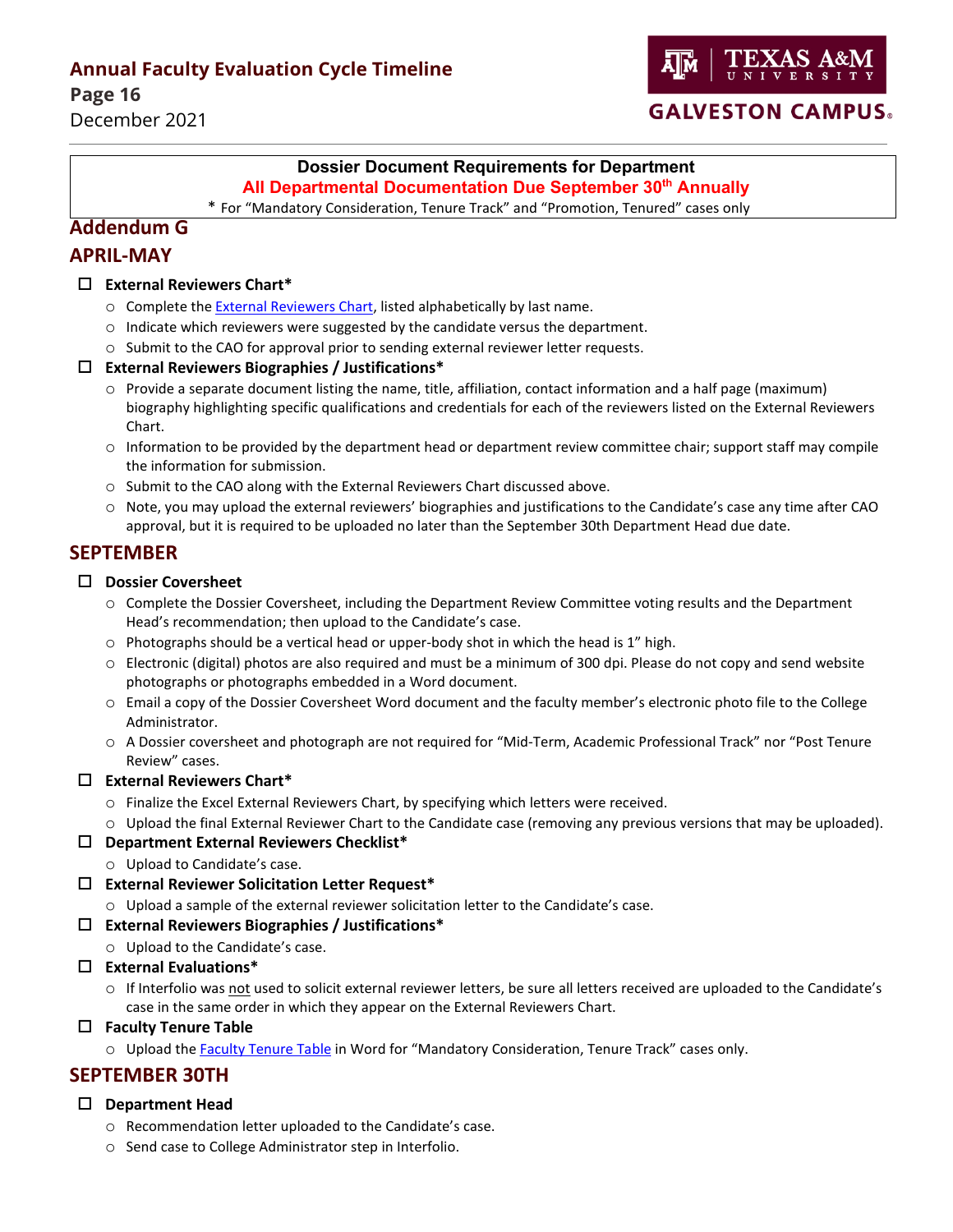**Page 17** December 2021



#### <span id="page-16-0"></span>**Dossier Document Requirements for College Level**

### **Addendum H**

### **SEPTEMBER 30TH**

#### **College Administrator**

- o Checks Candidate case for all documents required, follows up with Department Head as needed.
- o Sends Candidate case to the College Review Committee.

### **OCTOBER 31ST**

#### **College Review Committee**

- o Uploads the College Committee Report and Recommendation to the Candidate's case.
- $\circ$  If applicable, upload any other materials and documentation deemed pertinent to the case that the college review committee considered that was not already uploaded by the department review committee under TAB 13: College/Department OTHER Materials and Documentation.
- o Send case to the college "Dean" (CAO) step in Interfolio no later than October 31st.

### **NOVEMBER 30TH**

#### **Chief Academic Officer**

- o Recommendation and summary letter uploaded to the Candidate's case for all promotion and/or tenure cases.
- o May or may not provide a recommendation letter, at Chief Academic Officer's discretion for
	- Mid Term Review, Tenure Track
	- Mid Term Review, Academic Professional Track
	- Post Tenure Review

#### **DECEMBER** *– deadline set annually by Faculty Affairs*

#### **Dossier Coversheet**

o College Administrator to finalize the [Dossier Coversheet](https://facultyaffairs.tamu.edu/Faculty-Affairs/Forms-Templates) with both College Review Committee and Chief Academic Officer voting outcomes for all promotion and/or tenure Candidate cases.

#### **Office of Faculty Affairs**

o College Administrator or Chief Academic Officer to submit all promotion and/or tenure cases in Interfolio to "Faculty Affairs Staff Review" level in Interfolio. This ends our involvement with the cases in Interfolio. The Office of Faculty Affairs will handle all subsequent steps including closing the promotion and/or tenure Candidate cases.

#### **Records Retention**

- o College Administrator to close all mid-term and post tenure review cases in Interfolio.
- $\circ$  College Administrator to extract all Candidate case dossiers from Interfolio and retain courtesy record at the college level. Note, Departments should also perform this last step after cases are sent to the Office of Faculty Affairs.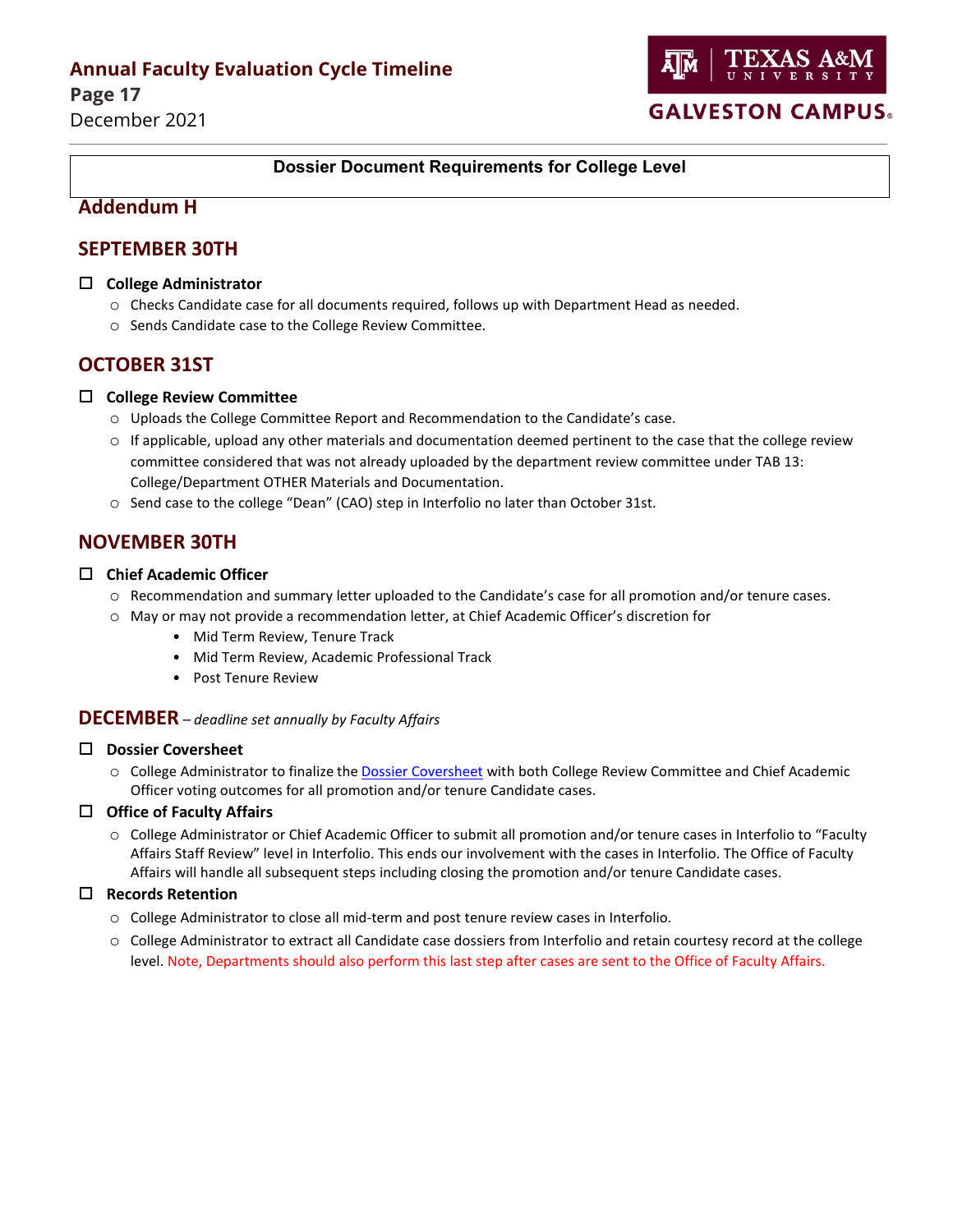

# **Addendum I**

#### **Interfolio Annual Review Steps**

<span id="page-17-0"></span>*Note: College and Department Administrators have full access to the case no matter which step the case is at.*